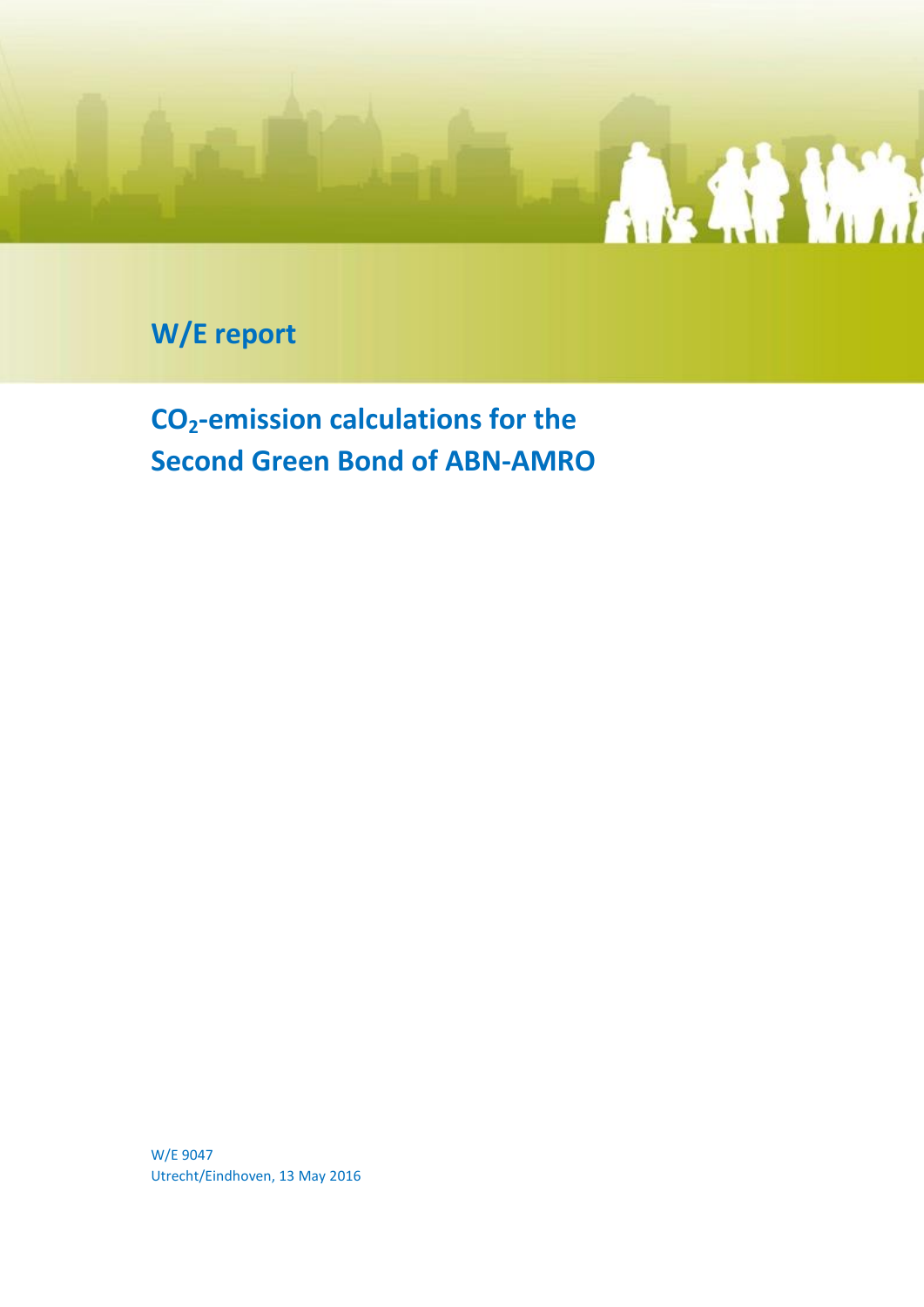### **CO2-emission calculations for the Second Green Bond of ABN-AMRO**

### **Client**

ABN AMRO Bank N.V. Gustav Mahlerlaan 10 1082 PP Amsterdam

Contact: mr. J. Hessels T +31 20 383 6929 | M +31 6 23 36 1736 | E joop.hessels@nl.abnamro.com

### **Contractor**

W/E consultants Jan van Hooffstraat 8E 5611 ED Eindhoven

Contact: mr. Pieter Nuiten

T +31 40 235 8450 | M +31 6 2239 6192 |E nuiten@w-e.nl

K.v.K. nr. S 41172371 | BTW nr. NL 00 48 41 554 B01 | Triodos nr. NL06 TRIO 0198 3526 11

### **Project**

W/E 9047

*Sinds 1979 betrouwbaar als adviseur voor een duurzame omgeving*

*W/E adviseurs zet zich in voor opdrachtgevers die streven naar een duurzame ontwikkeling van de gebouwde omgeving. We onderhouden duurzame relaties met overheden, vastgoedbeheerders, ontwikkelaars, corporaties, architecten en kennisinstituten. W/E is voor hen een meedenkende en kritische partner.*

*Ons werkterrein is breed en strekt zich uit van planadvies, onderzoek en instrumentontwikkeling tot beleid en implementatie. Plannen maken, kennis inbrengen, onderzoek doen, instrumenten ontwikkelen, beleid vormgeven en mensen motiveren. Onze inhoudelijke expertise stemmen we voortdurend af op de behoeften en ontwikkelingen in de markt. Zo blijven wij scherp en u ook.*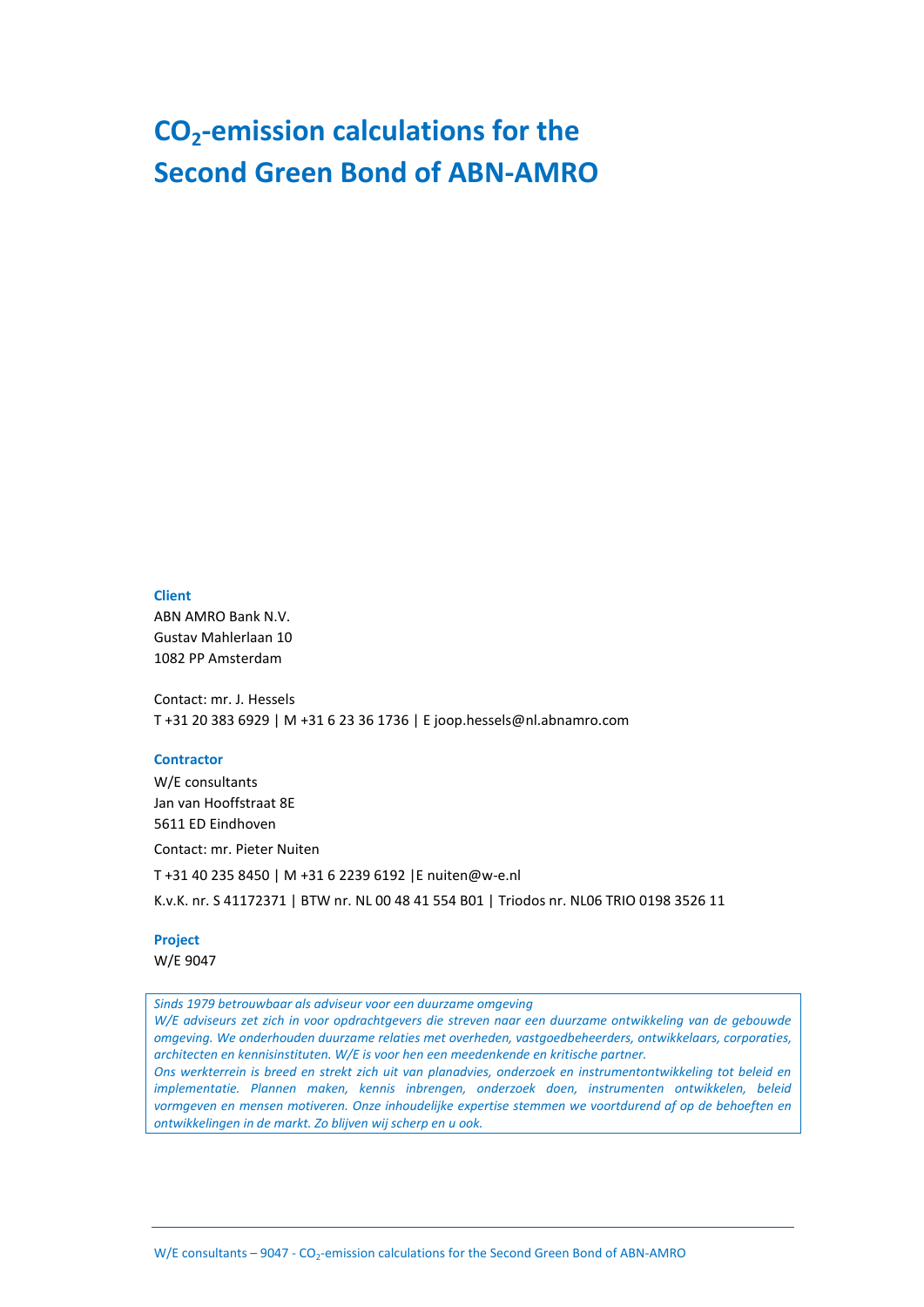### **Table of contents**

| 1 | <b>Impact calculations ABN AMRO Green Bond</b>                                         | 1              |
|---|----------------------------------------------------------------------------------------|----------------|
|   | Results                                                                                | 1              |
|   | Reporting table in line with harmonised framework                                      | $\mathbf{1}$   |
|   | Project category A Mortgage loans for energy efficient residential buildings           | $\overline{2}$ |
|   | A.1. Achieved energy efficiency of buildings                                           | $\overline{2}$ |
|   | Methodology                                                                            | $\overline{2}$ |
|   | Impact indicator 1: Energy performance                                                 | 4              |
|   | Impact indicator 2: CO <sub>2</sub> emissions performance                              | 4              |
|   | <b>Project category B "Green Loans"</b>                                                | 5              |
|   | B.1. Environmental aspects of solar panels used                                        | 5              |
|   | Methodology                                                                            | 5              |
|   | Impact indicator 1: Total energy production of solar panels installed                  | 6              |
|   | Impact indicator 2: Avoidance of $CO2$ emissions related to these loans                | $\overline{7}$ |
|   | Project category C Commercial real estate loans for energy efficient building projects | 8              |
|   | C.7. Energy efficiency of buildings                                                    | 8              |
|   | Methodology                                                                            | 8              |
|   | Impact indicator 1: Energy performance                                                 | 8              |
|   | Impact indicator 2: $CO2$ emission performance                                         | 11             |
| 2 | <b>Annexes</b>                                                                         | 13             |
|   | EPC-requirements                                                                       | 13             |
|   | Average energy consumption Dutch households                                            | 14             |
|   | Costs of pv-systems                                                                    | 15             |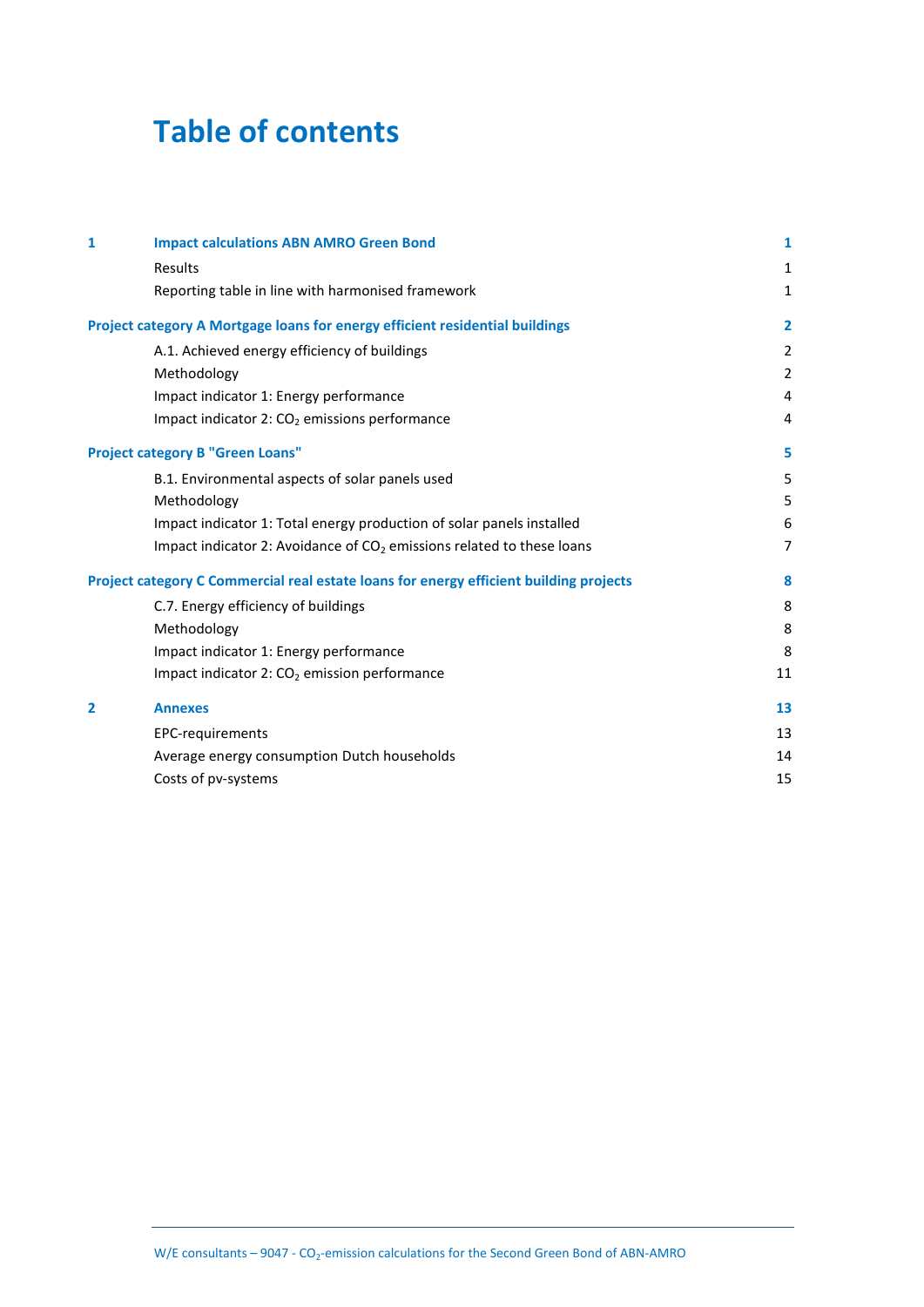## <span id="page-3-0"></span>**1 Impact calculations ABN AMRO Green Bond**

As requested by ABN AMRO, W/E consultants have calculated the  $CO<sub>2</sub>$  impact indication of the assets which will be incorporated in the second ABN AMRO Green Bond.

The next chapters contain the relevant questions and W/E has provided answers and opinions based on best practices and our experience. The process of finding the answers and the assumptions that have been made in that process will be discussed in the 'Methodology' section.

At the request of ABN AMRO we will report on a number of core indicators for building projects in accordance with the 'harmonized framework for impact reporting' (version December 2015) which is developed by a group of multilateral development banks including IFC, EIB, Worldbank and others<sup>a</sup>

### <span id="page-3-1"></span>**Results**

 $\overline{a}$ 

Within the ABN AMRO green bond framework 2.0, three different project categories can be distinguished. For each of these categories, the annual  $CO<sub>2</sub>$  savings (compared to a relevant national benchmark) have been calculated. For all assets within the green bond combined, the annual savings are just over 7,500 ton.

<span id="page-3-2"></span>

| Total CO2 savings, in ton/year      |       | ton/million euro |
|-------------------------------------|-------|------------------|
| category                            | 2016  | 2016             |
| Category A - residential dwellings  | 2.913 | 6.7              |
| Category B - pv loans               | 2.383 | 288,1            |
| Category C - commercial real estate | 2.268 | 39.9             |
| <b>Total</b>                        | 7.565 | 15.1             |

### **Reporting table in line with harmonised framework**

| Renewable energy &<br><b>Energy efficiency</b> |           | <b>Type Signed Amount</b> | Share of<br><b>Total</b><br>Portfolio<br><b>Financing</b> | <b>Eligibility</b><br>for green<br><b>bonds</b> | <b>Allocated</b><br><b>Amount</b> | Average<br>portfolio<br>financial<br>lifetime | savings |         | #1) Annual energy   #3) Annual<br><i><u><b>generation</b></u></i> | $#4$ ) a)<br>Renewable<br>energy<br>capacity<br>added | #2) Annual GHG emissions<br>reduced/avoided e/ |
|------------------------------------------------|-----------|---------------------------|-----------------------------------------------------------|-------------------------------------------------|-----------------------------------|-----------------------------------------------|---------|---------|-------------------------------------------------------------------|-------------------------------------------------------|------------------------------------------------|
| Portfolio name                                 |           | <b>EUR</b>                | %                                                         | %                                               | <b>EUR</b>                        | years                                         | kWh/m2  | GJ      | MWh                                                               | MW                                                    | in tonnes of CO2 equivalent                    |
| Green Loans                                    | <b>RE</b> | 9.048.553                 | 100%                                                      | 100%                                            | 8.272.147                         | 11.7                                          |         |         | 5.900                                                             | 6,74                                                  | 2.383                                          |
| <b>Residential Mortgages</b>                   | EE.       | 480.068.447               | 100%                                                      | 100%                                            | 434.810.649                       | $10+$                                         | 89      | 57.562  |                                                                   |                                                       | 2.913                                          |
| Commerical Real Estate                         | EE        | 135.883.000               | 100%                                                      | 100%                                            | 56.917.204                        | 3,4                                           | 97      | 45.956  |                                                                   |                                                       | 2.268                                          |
| Total                                          |           | 625.000.000               | 100%                                                      | 100%                                            | 500.000.000                       |                                               | 186     | 103.518 | 5.900                                                             | 6,74                                                  | 7.565                                          |

Note: Energy savings are given as savings in primary energy, not as energy consumption "on the meter".

a<br>http://treasury.worldbank.org/cmd/pdf/InformationonImpactReporting.pdf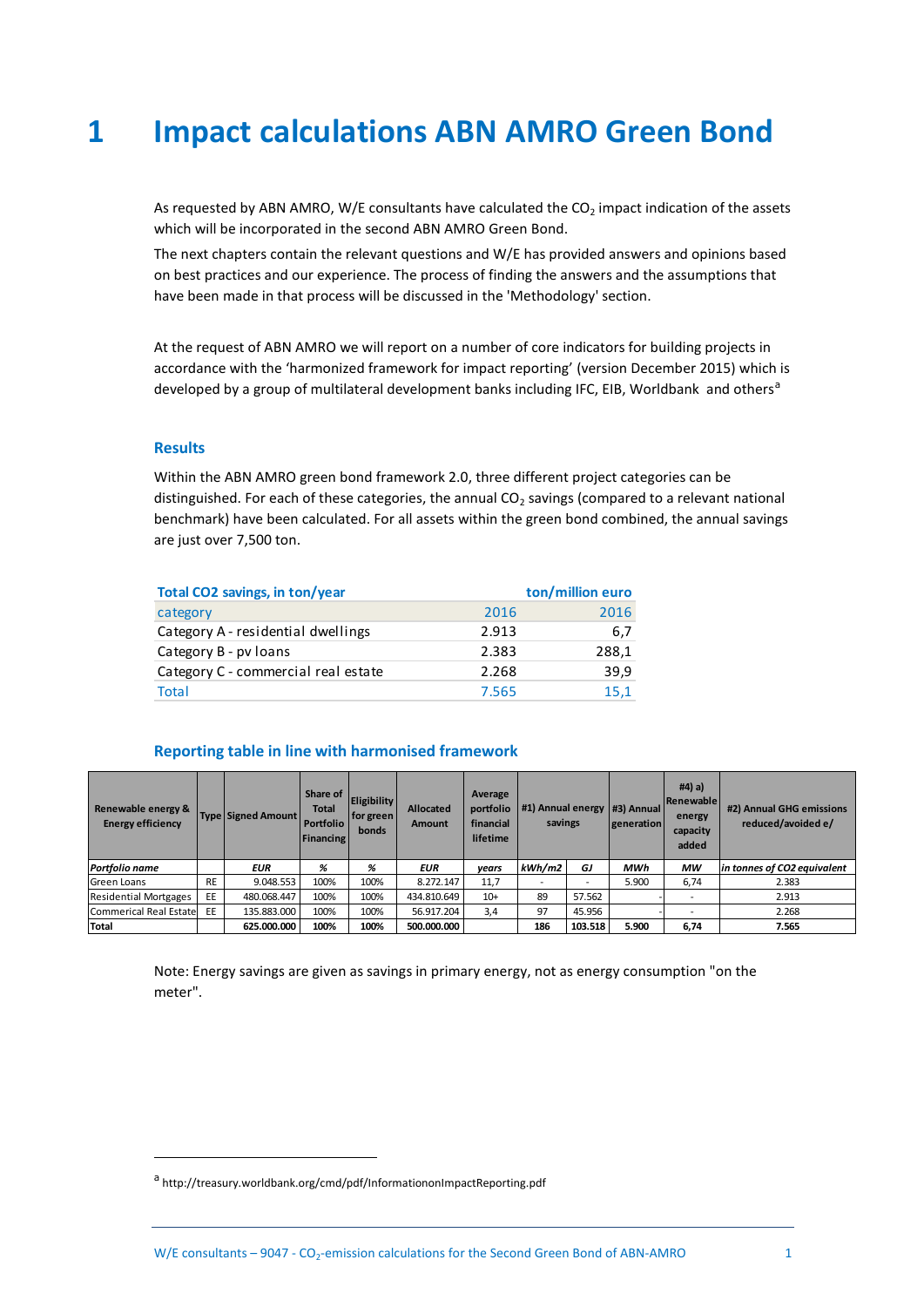# <span id="page-4-0"></span>**Project category A Mortgage loans for energy efficient residential buildings**

### <span id="page-4-2"></span><span id="page-4-1"></span>**A.1. Achieved energy efficiency of buildings**

### **Methodology**

ABN AMRO has selected 1,760 dwellings to be part of this Green Bond. Within this assessment, we determined the energy usage of these dwellings and compared this to the average Dutch dwelling. The energy usage is calculated using the energy performance method as depicted in the Dutch 'Building Decree 2012'. Even though there is a difference between calculated and actual energy use, especially when looking at a single building or dwelling, we are of the opinion that for a large portfolio of dwellings there is a good match between theory and practice for new dwellings<sup>b</sup>. For the Dutch average, we used data from CBS, the Dutch Central Bureau for Statistics [\(Table 15\)](#page-16-2).

### EPC

All new buildings in The Netherlands need to comply with an energy performance requirement, set by the Dutch 'Building Decree 2012'. This requirement is expressed in terms of the Energy Performance Coefficient ("EPC<sup>c</sup>"). We refer to [Table 14](#page-15-2) for more information on EPC requirements.

The EPC is an indicator for the primary energy performance of a building. This only comprises building related energy use for space heating and cooling, domestic hot water, ventilation, fans and lighting. It also takes renewable energy installations into account. More information can be found at http://www.rvo.nl/onderwerpen/duurzaam-ondernemen/gebouwen/wetten-en-regelsgebouwen/energieprestatie-epc/bepalingsmethode.

'Primary' means that the energy demand of a dwelling within the EPC relates to the fossil energy demand. For electricity use, this means that the efficiency of the Dutch power production and power grid is taken into account (set at 39%<sup>d</sup> within the calculation method). For example, a dwelling with an electricity bill of 3,000 kWh will have a primary energy demand of 3,000/39% = 7,692 kWh. For natural gas, the efficiency of the grid (transportation, distribution) is set at 100%. So a dwelling with a gas bill of 1,000 m<sup>3</sup> will also have a primary gas demand of 1,000 m<sup>3</sup>, which is equivalent (for Dutch gas) with 35,17 GJ<sup>e</sup> or 9,769 kWh.

### Data dwellings with a loan from ABN AMRO

All eligible loans were build according to the requirements in the 'Building Decree' and therefore have an Energy Performance Coefficient (EPC) of 0,6 (or lower). The EPC-requirement ≤ 0.6 came into effect on 1 January 2011. On 1 July 2012, a new determination method for the EPC was introduced (NEN 7120). To make sure that all dwellings within the bond meet this requirement and

 $\overline{a}$ 

<sup>&</sup>lt;sup>b</sup> http://www.energievastgoed.nl/2013/02/otb-delft-energielabel-voorspeltgasverbruik/?doing\_wp\_cron=1429005389.5604948997497558593750

<sup>&</sup>lt;sup>c</sup> In international context, the abbreviation EPC may also refer to Energy Performance Contracting of Energy Performance Certificate, (which in the Netherlands is known as an 'energy label')

<sup>&</sup>lt;sup>d</sup> NEN 7120+C2/C3, C4, C5, "Energy performance of buildings -Determination method, 2012", table 5.4

<sup>&</sup>lt;sup>e</sup> See for example

http://www.rvo.nl/sites/default/files/2013/10/Heslinga%202006%20%28NL%29%20Vaststellingsmethodieken%20voor%20C O2%20emissiefactoren%20van%20aardgas%20in%20Nederland.pdf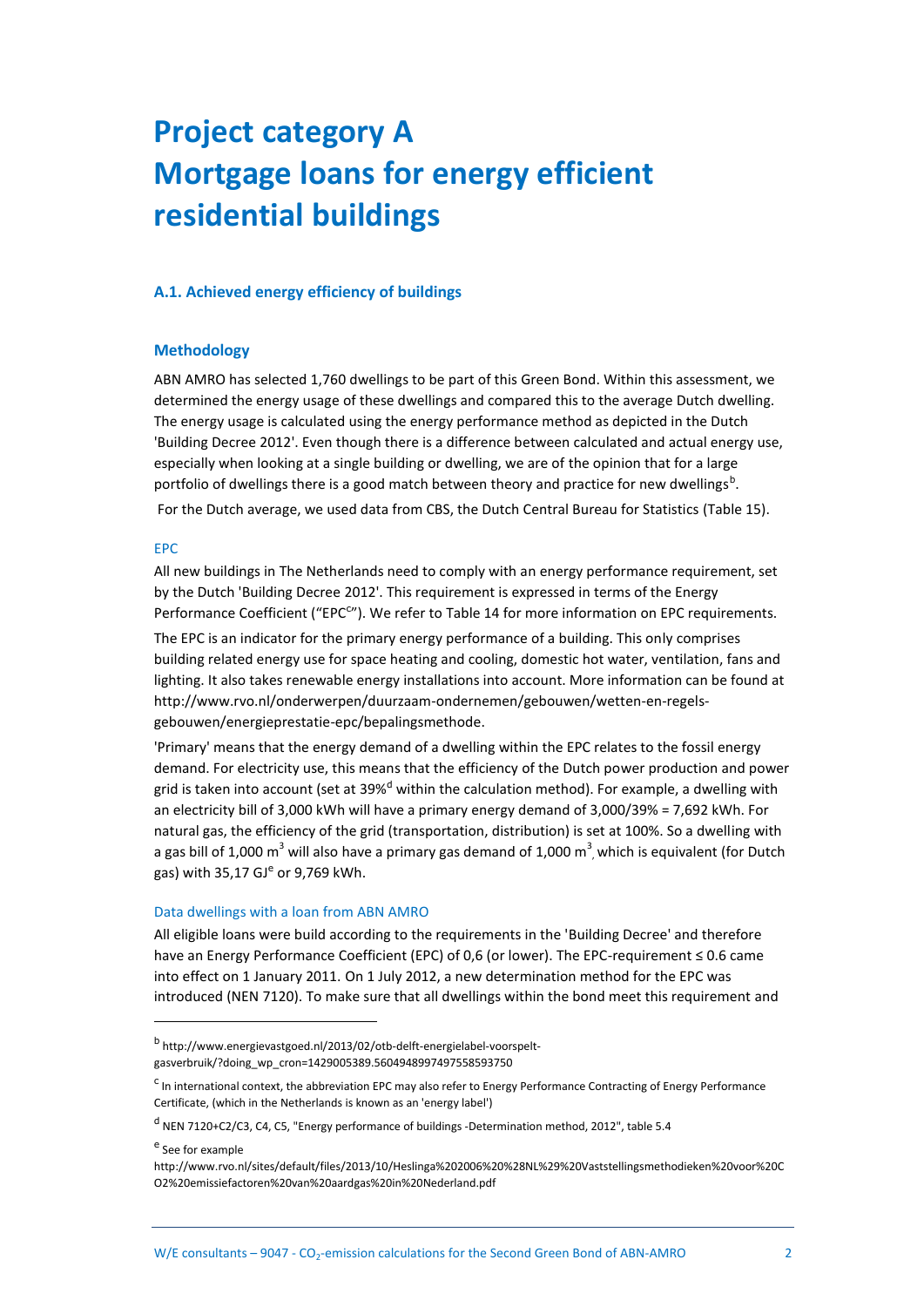fulfil the criteria of the Dutch Building Decree, only mortgages are selected by ABN AMRO for which the date of the initial offer to the house owner lies after 1 January 2014.

There is no detailed information available on the individual type and size of the dwellings. It is therefore assumed that the distribution of type and size of the 1,760 dwellings is equal to the average type and size of all new Dutch dwellings. Information on the average dwellings is used from 'Reference dwellings 2013' published by RVO<sup>f</sup>.

### <span id="page-5-0"></span>Data average dwellings in the Netherlands

The average energy consumption of *privately owned* dwellings in the Netherlands<sup>g h</sup> is about 3,550 kWh of electricity and 1,635 m<sup>3</sup> of natural gas (equivalent). The figure for natural gas has been corrected for weather conditions, as gas is mainly used for space heating. Roughly 5% of all Dutch dwellings has a connection to a district heating system, but in newly built areas this percentage is significantly lower. For this assessment, the use of district heating has been neglected.

### Combination data ABN AMRO and average NL

We use dwelling data and the energy performance formula to calculate the primary energy usage for gas.

### $CO<sub>2</sub>$ -emissions - natural gas

The CO<sub>2</sub> emissions<sup>i</sup> of Dutch natural gas are 56.4 kg/GJ or 1.78 kg/m<sup>3</sup>.

### CO2-emissions - electricity

 $\overline{a}$ 

There are different values of the carbon intensity in kg per produced kWh of electricity depending on assumptions made in the calculation method. For this assessment we use the same method as ABN AMRO applies in its Annual Sustainability Report, which is assured by KPMG. These figures (also specifically for The Netherlands) are provided by the UK Department for Environment, Food and Rural Affairs<sup>j</sup>.

For 2015, the specific CO<sub>2</sub>-emission is 0,39895 kg/kWh. This number does not include CO<sub>2</sub>-emissions related to transmission and distribution of electricity.

### **Percentage of residential buildings that obtained an Energy Performance Certificate by NL Agency**  with a minimum energy performance labelled "A" (on a scale from G-A)

All residential buildings built in 2006 are required to make an EPC calculation which should be below a value of 0.8. All these buildings will have an energy label "A". The formal calculation method is described in "Rekenmethodiek definitief energielabel inclusief indeling energielabelklassen (versie 1.2)". The document "Tabellen met referenties inclusief labelklasse per referentie (versie 2.0)" shows that all buildings within the bond have an A-label. Figur[e 1](#page-6-2) shows a copy of the relevant part of this document.

Given the EPC requirements in the Building Decree 2012, the dwellings within the Green Bond have an energy performance coefficient that is least 25% lower (= better) than the requirement for obtaining an energy label 'A'.

f http://www.rvo.nl/onderwerpen/duurzaam-ondernemen/gebouwen/wetten-en-regels-gebouwen/energieprestatieepc/referentiewoningen

<sup>&</sup>lt;sup>g</sup> http://www.klimaatmonitor.databank.nl/Jive?sel\_guid=b5e93327-de59-4ac8-b56c-1d0e8a6cfd80

<sup>&</sup>lt;sup>h</sup> http://www.klimaatmonitor.databank.nl/; screen dump in Annex

<sup>&</sup>lt;sup>i</sup> http://www.rvo.nl/sites/default/files/2014/08/Zijlema%202013%20Berekening%20CO2emissiefactor%20aardgas%20jaar%202014.pdf

<sup>&</sup>lt;sup>j</sup> http://www.ukconversionfactorscarbonsmart.co.uk/. Figure for 'Overseas electricity The Netherlands'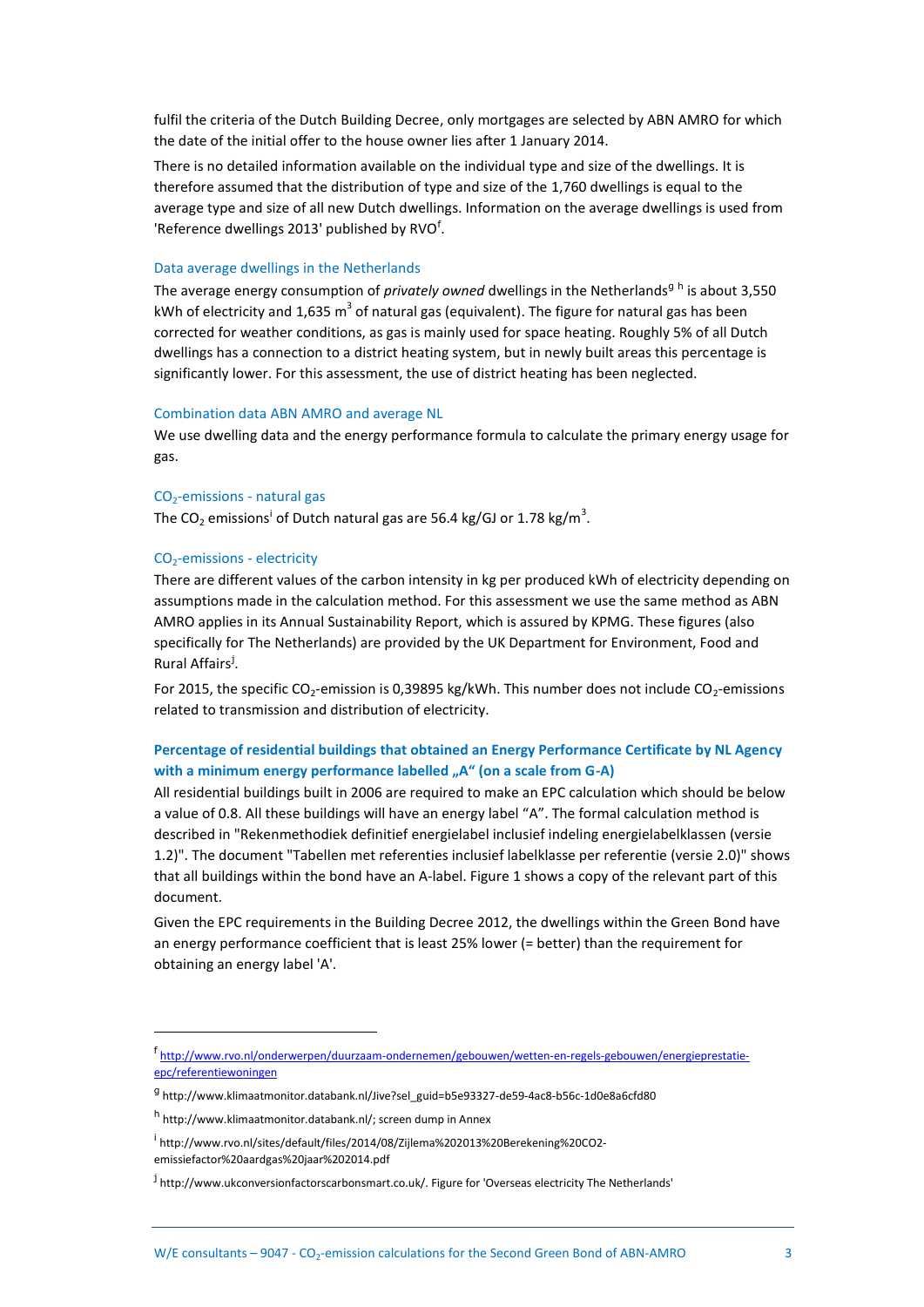### <span id="page-6-2"></span>*Figure 1 Energy labels for each reference dwelling, including building period (copy of "Tabellen met referenties inclusief labelklasse per referentie (versie 2.0)"*

### **Labelklassen per referentie**

De labelklassen zijn berekend met 'Rekenmethodiek definitief energielabel', versie 1.2 d.d. 16 september 2014 Bij het type flat/appartement is in tabel 3 uitgegaan van het subtype 'tussen midden', de meest voorkomende variant. **Labelklassen per referentie**<br>De labelklassen zijn berekend met 'Rekenmethodiek definitief energielabel', versie 1.2 d.d. 16 september 2<br>Bij het type flat/appartement is in tabel 3 uitgegaan van het subtype 'tussen midden'

|                       |                                           |          |               |               |               | BOUWPERIODE (J) |               |               |                  |                  |                  |
|-----------------------|-------------------------------------------|----------|---------------|---------------|---------------|-----------------|---------------|---------------|------------------|------------------|------------------|
| <b>WONINGTYPE (C)</b> |                                           | T/M 1945 | 1946-<br>1964 | 1965-<br>1974 | 1975-<br>1982 | 1983-<br>1987   | 1988-<br>1991 | 1992-<br>1999 | $2000 -$<br>2005 | $2006 -$<br>2013 | 2014 en<br>later |
|                       |                                           | J1       | J2            | JЗ            | <b>J4</b>     | J5              | J6            | J7            | <b>J8</b>        | J9               | <b>J10</b>       |
| Vrijstaande woning    |                                           | G        | F             | D             | c             | c               | в             | в             | в                | А                | $\mathbf{A}$     |
| Twee / één kapwoning  |                                           | G        | F             | D             | c             | c               | c             | в             | в                | А                | $\mathbf{A}$     |
| Rijwoning hoek        |                                           | G        | F             | D             | c             | c               | c             | в             | в                | А                | $\mathbf{A}$     |
| Rijwoning tussen      |                                           | Е        | Е             | c             | c             | c               | c             | в             | A                | А                | A                |
| Meergezinswoning      | Flat/appartement*                         | G        | Е             | Е             | в             | c               | с             | c             | в                | А                | $\mathbf{A}$     |
|                       | Maisonnette**                             | F        | Е             | c             | в             | с               | c             | А             | А                | А                | A                |
| Tabel 3               | Labelklasse per woningtype en bouwperiode |          |               |               |               |                 |               |               |                  |                  |                  |

<span id="page-6-0"></span>All relevant documents are available at RVO at request<sup>k</sup>.

### **Impact indicator 1: Energy performance**

Average energy consumption of residential buildings (in kWh/m<sup>2</sup>) financed through the loans compared to the average energy consumption of residential buildings in the Netherlands.

### *Figure 2 Energy consumption and CO<sup>2</sup> emissions ABN AMRO loans compared to average of Dutch residential buildings.*

| parameter                                     | unit          | average NL  | <b>ABN-AMRO</b> | saving                                | % saving |
|-----------------------------------------------|---------------|-------------|-----------------|---------------------------------------|----------|
| number of dwellings = households (hh)         | hh            | 1.760       | 1.760           |                                       |          |
| Energy performance coëfficiënt (EPC)          | ٠             | $EI = 1,59$ | $EPC = 0,60$    |                                       |          |
| average user area                             | m2            | 102         | 102             |                                       |          |
| average loss area                             | m2            | 193         | 193             |                                       |          |
| average consumption electricity               | kWh/hh.year   | 3.550       | 3.550           |                                       |          |
|                                               | kWh/m2        | 35          | 35              | 930<br>9<br>89<br>89<br>57.562<br>322 |          |
| average consumption natural gas               | m3/hh.year    | 1.635       | 705             |                                       | $-57%$   |
|                                               | $m3/m2$ .year | 16          | 7               |                                       |          |
|                                               | kWh/m2.year   | 157         | 68              |                                       |          |
| average consumption electricity + natural gas | kWh/m2.year   | 192         | 103             |                                       | -47%     |
| primary energy use                            | GJ/year       | 158.787     | 101.225         |                                       | $-36%$   |
|                                               | MJ/m2.year    | 888         | 566             |                                       |          |
|                                               | kWh/m2.year   | 247         | 157             | 89                                    |          |

### <span id="page-6-1"></span>**Impact indicator 2: CO<sup>2</sup> emissions performance**

Average CO<sub>2</sub> emissions of residential buildings (in kg/m<sup>2</sup>) financed through the loans compared to the average  $CO<sub>2</sub>$  emissions of residential buildings in the Netherlands (based on the carbon intensity of the Dutch energy mix).

<span id="page-6-3"></span>*Figure 3 Energy consumption and CO<sup>2</sup> emissions ABN AMRO loans compared to average of Dutch residential buildings.*

| parameter                             | unit       | average NL  | <b>ABN-AMRO</b> | saving | % saving |
|---------------------------------------|------------|-------------|-----------------|--------|----------|
| number of dwellings = households (hh) | hh         | 1.760       | 1.760           |        |          |
| Energy performance coëfficiënt (EPC)  | ۰          | $EI = 1,59$ | $EPC = 0,60$    |        |          |
| average user area                     | m2         | 102         | 102             |        |          |
| average loss area                     | m2         | 193         | 193             |        |          |
| average emission $CO2$                | ton/year   | 7.614       | 4.701           | 2.913  | $-38%$   |
|                                       | kg/hh.year | 4.326       | 2.671           | 1.655  |          |
|                                       | kg/m2.year | 42,6        | 26,3            | 16,3   |          |

 $\overline{a}$ 

<sup>k</sup> www.rvo.nl/onderwerpen/duurzaam-ondernemen/gebouwen/energielabelinstallatiekeuringen/publicaties/energielabel/methodiek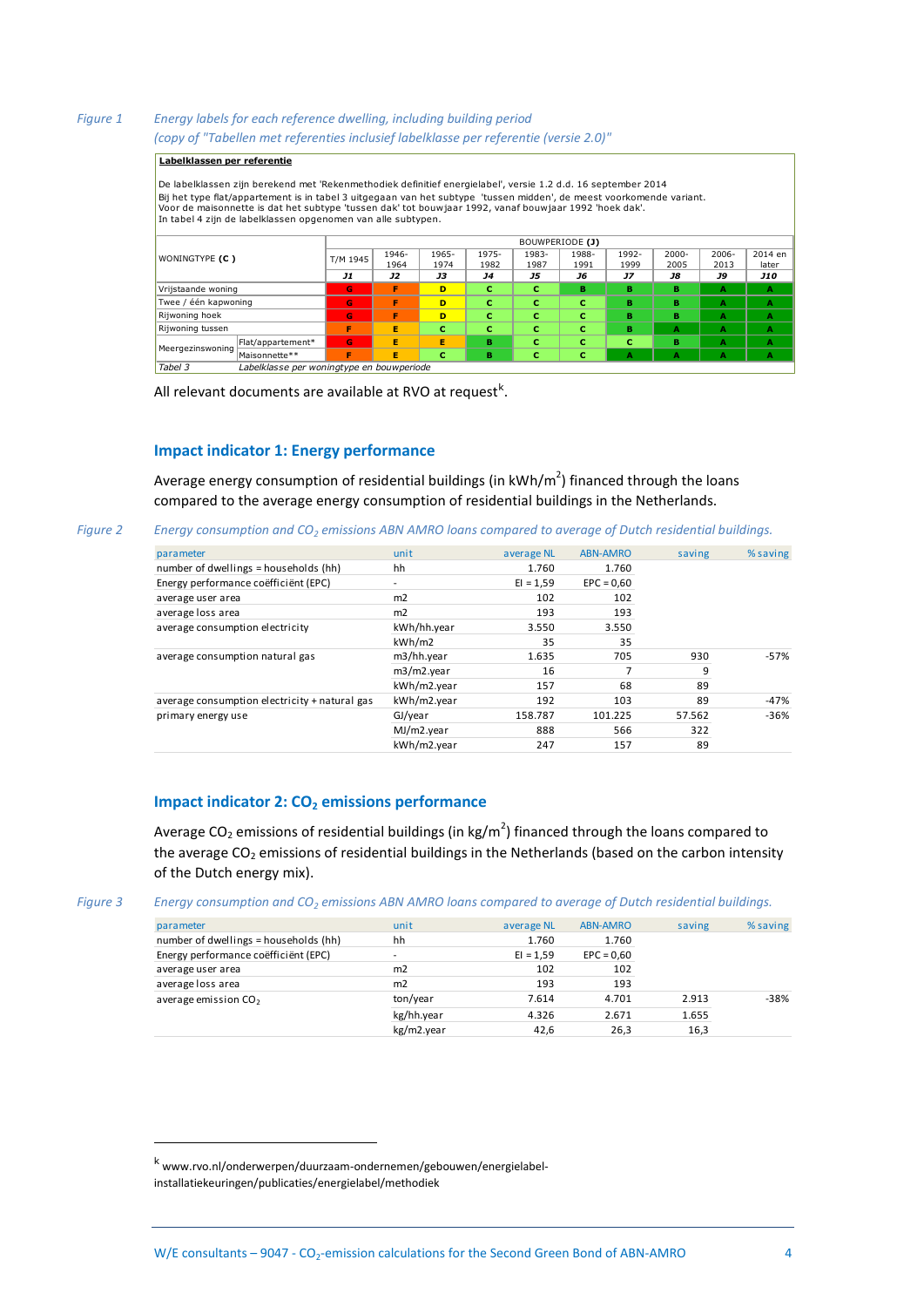## <span id="page-7-0"></span>**Project category B "Green Loans"**

### <span id="page-7-2"></span><span id="page-7-1"></span>**B.1. Environmental aspects of solar panels used**

### **Methodology**

In the period 1 April 2015 - 29 February 2016 there have been 933 loans for solar panels, building insulation and other sources of renewable energy (wood pellets, seasonal heat storage et cetera) for a total contract amount of  $\epsilon$  9,048,553. The outstanding loan amount is somewhat lower, at  $\epsilon$ 8,272,147.

There is no detailed information available in the ABN AMRO systems on type and technical data of each financed project. Based on samples, we make the assumption that loans with a contracted amount of € 20,000 and higher are expected to include other improvements than only solar panels. Those loans are therefore not included in the impact calculations. Given the wide range of energy efficiency measures, brands, types etc, we are not able to obtain all data for every private loan to calculate a relevant impact score. For that reason we have only included impact reporting for solar pv systems.

The installed pv-power for each of the loans is unknown, as is the actual electricity production. However, we do have information on the loan amount (euro) which can be used to make an estimate of the installed pv-power per loan. Additional to this, we estimate the actual production by using typical yields from scientific literature<sup>1</sup>.

|                                  |           | Eligible Included in impact calculations |  |
|----------------------------------|-----------|------------------------------------------|--|
| <b>Number of loans</b>           | 933       | 889                                      |  |
| <b>Contract amount [euro]</b>    | 9.048.553 | 7.873.227                                |  |
| <b>Outstanding amount [euro]</b> | 8.272.147 | 7.255.222                                |  |

### *Table 1 Overview of portfolio 'pv loans'*

### Calculation method

To calculate the total avoided CO<sub>2</sub>-emissions, we transfer the loan amount via installed pv-power to estimated production:

| loan in euro | & installation costs in euro/Wp                                                                   | $\rightarrow$ installed pv-power in Wp                |
|--------------|---------------------------------------------------------------------------------------------------|-------------------------------------------------------|
|              | installed pv-power in Wp & average production in kWh / kWp $\rightarrow$ annual production in kWh |                                                       |
|              | annual production in kWh $\alpha$ specific CO <sub>2</sub> -emission per kWh                      | $\rightarrow$ total avoided CO <sub>2</sub> -emission |

### Installation costs in euro/Wp

 $\overline{a}$ 

The installed amount of power (watt-peak or Wp) is derived from the installation cost per Wp. This number has changed significantly over the last few years, as can be seen in [Table 2](#page-8-1) below and varies per year. We have used different sources to provide a reliable estimate of the installation costs per Wp. The figure below shows three sources:

<sup>&</sup>lt;sup>l</sup> Van Sark et al, "Update of the Dutch pv specific yield for determination of pv contribution to renewable energy production: 25% more energy!", 29th European Photovoltaic Solar Energy Conference and Exhibition, September 2014 http://www.seac.cc/fileadmin/seac/user/doc/7AV.6.43\_paper.pdf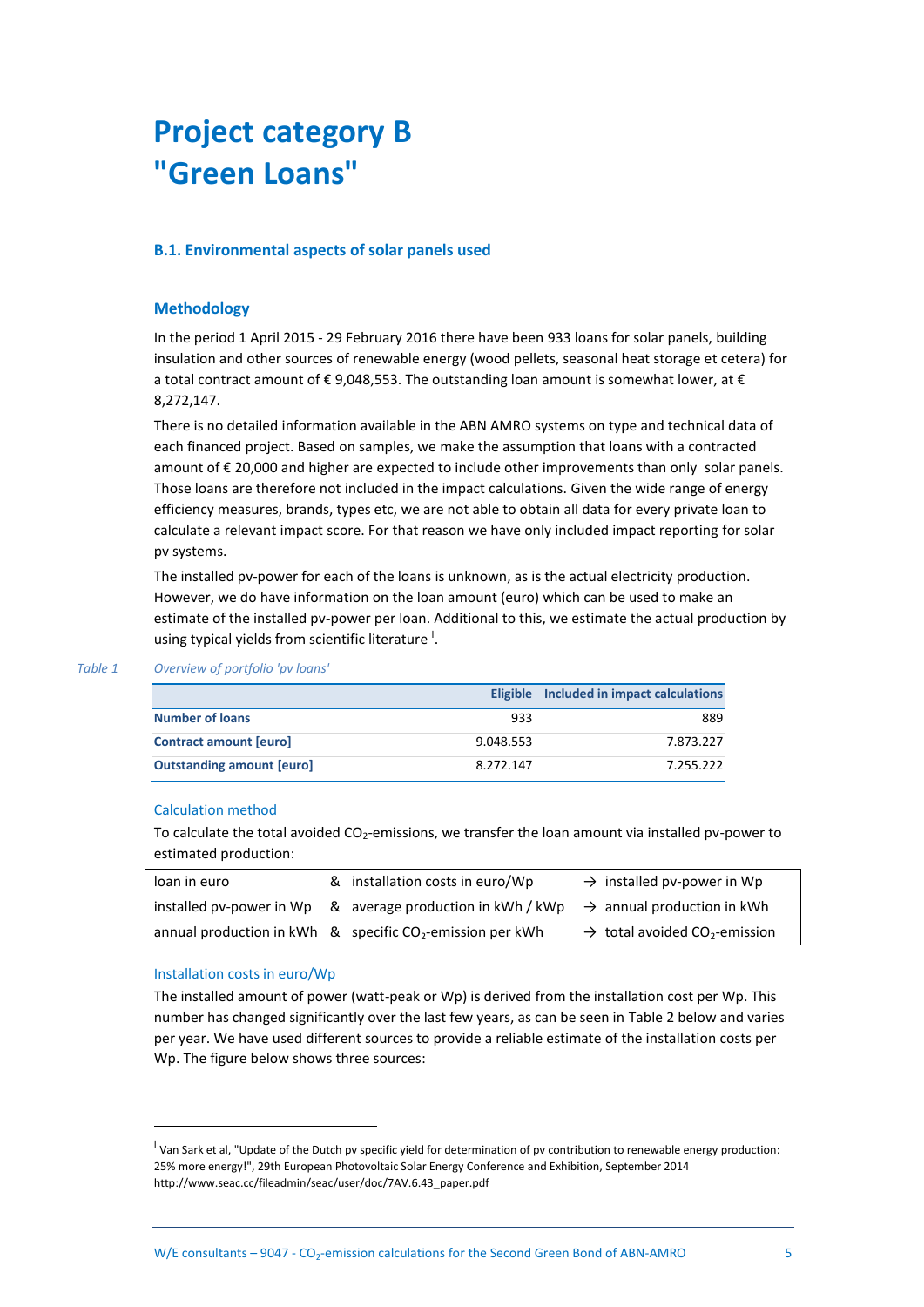- ECN studies on the SDE-subsidies (national subsidies on sustainable energy production units, based on the costs of the generated electricity; updated yearly);
- Market surveys conducted by the 'Solar electricity monitoring foundation' (update irregularly, from 2011 onwards);

We have checked the above with a sample from the loan data (14 loans per year, 42 in total). Combining these three sources, an annual amount of installation costs per Wp has been determined. In Annex 2 [Table 16](#page-17-0) all used documents are listed.



<span id="page-8-1"></span>*Table 2 Historic costs of pv-systems used in this assessment in euro/Wp, including VAT* 

### **Calculation values euro/Wp**

| year | sample                   | other   |
|------|--------------------------|---------|
|      | euro/Wp                  | euro/Wp |
| 2012 | 2,33                     | 1,60    |
| 2013 | 1,67                     | 1,40    |
| 2014 | 1,42                     | 1,35    |
| 2015 | $\overline{\phantom{a}}$ | 1,15    |
| 2016 | -                        | 1,10    |

### Average production in kWh / kWp

Using the total installed pv-power, it is possible to calculate the annual energy production in kWh using the average production in kWh/kWp. This number has been established at 875 kWh/Wp<sup>m</sup>.

### <span id="page-8-0"></span>**Impact indicator 1: Total energy production of solar panels installed**

### Calculated energy production

 $\overline{a}$ 

As a result, the calculated annual energy production for these systems is 5,900 MWh. In [Table 3](#page-9-1) below, the results of the calculations are presented.

Over the total expected life span of pv-systems of 25 years, the total predicted electricity production will be 147 GWh.

<sup>m</sup> 29th European Photovoltaic Solar Energy Conference and Exhibition 2014, Update of the Dutch PV specific yield for determination of PV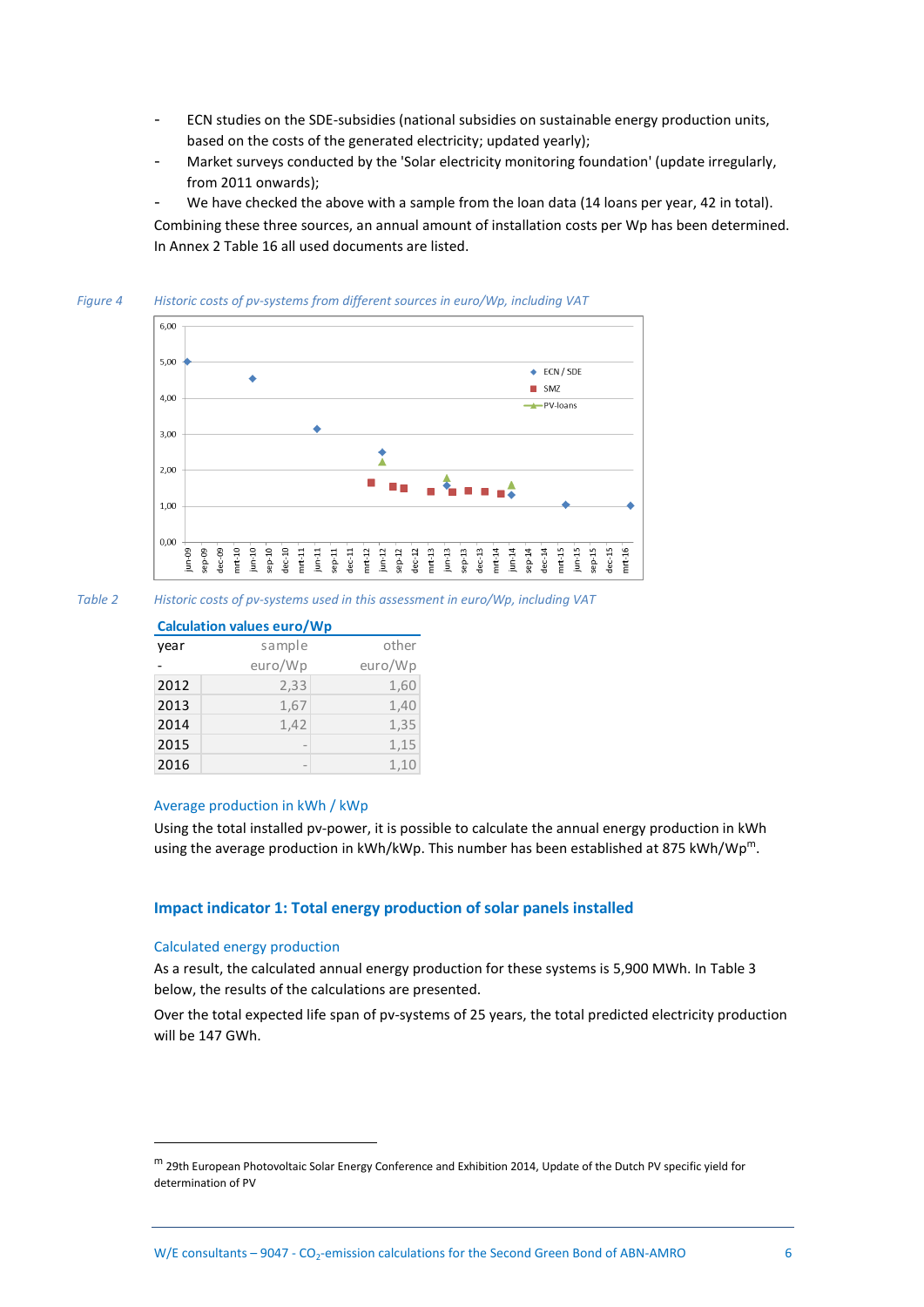### <span id="page-9-0"></span>**Impact indicator 2: Avoidance of CO<sup>2</sup> emissions related to these loans**

The avoidance of  $CO<sub>2</sub>$  emissions is calculated on the basis of the calculated electricity production per year and average carbon intensity of the Dutch energy mix.

There are different values of the carbon intensity in kg per produced kWh of electricity depending on different assumptions in the calculation method. For this assessment we use the same method as ABN AMRO applies in its Annual Integrated Report (which includes Sustainability reporting), on which assurance is provided by KPMG. Figures (also specifically for The Netherlands) are provided by the UK Department for Environment, Food and Rural Affairs<sup>n</sup>.

For 2015, the specific CO<sub>2</sub>-emission is 0,39895 kg/kWh. This number does not include CO<sub>2</sub>-emissions related to transmission and distribution of electricity.

The total avoided CO<sub>2</sub>-emissions due to the pv-loans within this bond are 2,383 ton per year. Over the lifespan of 25 years, the avoided  $CO_2$ -emissions are approx. 60 thousand ton. The  $CO_2$ -emissions of the Dutch electricity grid will likely decline in the future, however, reliable estimates are not available for this effect for the next 25 years. We therefore did not take these developments into consideration in our methodology and model but have used the 2015 numbers to extrapolate avoided CO<sub>2</sub>-emissions.

### <span id="page-9-1"></span>*Table 3 Installed power, electricity production and avoided CO<sup>2</sup> emission of the pv-systems, and cumulative*

 $\overline{a}$ 

**Electricity production and avoided CO<sup>2</sup> emission**

| <b>year</b> | loans - contracted amount |            |              |            | installed power electricity production | Avoided CO <sub>2</sub> |
|-------------|---------------------------|------------|--------------|------------|----------------------------------------|-------------------------|
|             | euro/year                 | euro       | kWp/year     | <b>kWp</b> | MWh/year                               | ton/year                |
|             | install.year              | cumulative | install.year | cumulative | cumulative                             | cumulative              |
| 2012        | 297.450                   | 297.450    | 186          | 186        | 163                                    | 66                      |
| 2013        | 238.975                   | 536.425    | 171          | 357        | 312                                    | 126                     |
| 2014        | 331.733                   | 868.158    | 246          | 602        | 527                                    | 213                     |
| 2015        | 5.769.209                 | 6.637.367  | 5.017        | 5.619      | 4.917                                  | 1.986                   |
| 2016        | 1.235.860                 | 7.873.227  | 1.124        | 6.743      | 5.900                                  | 2.383                   |
| 25 years    |                           |            |              |            | 147.493                                | 59.587                  |

n<br>http://www.ukconversionfactorscarbonsmart.co.uk/. Figure for 'overseas electricity The Netherlands'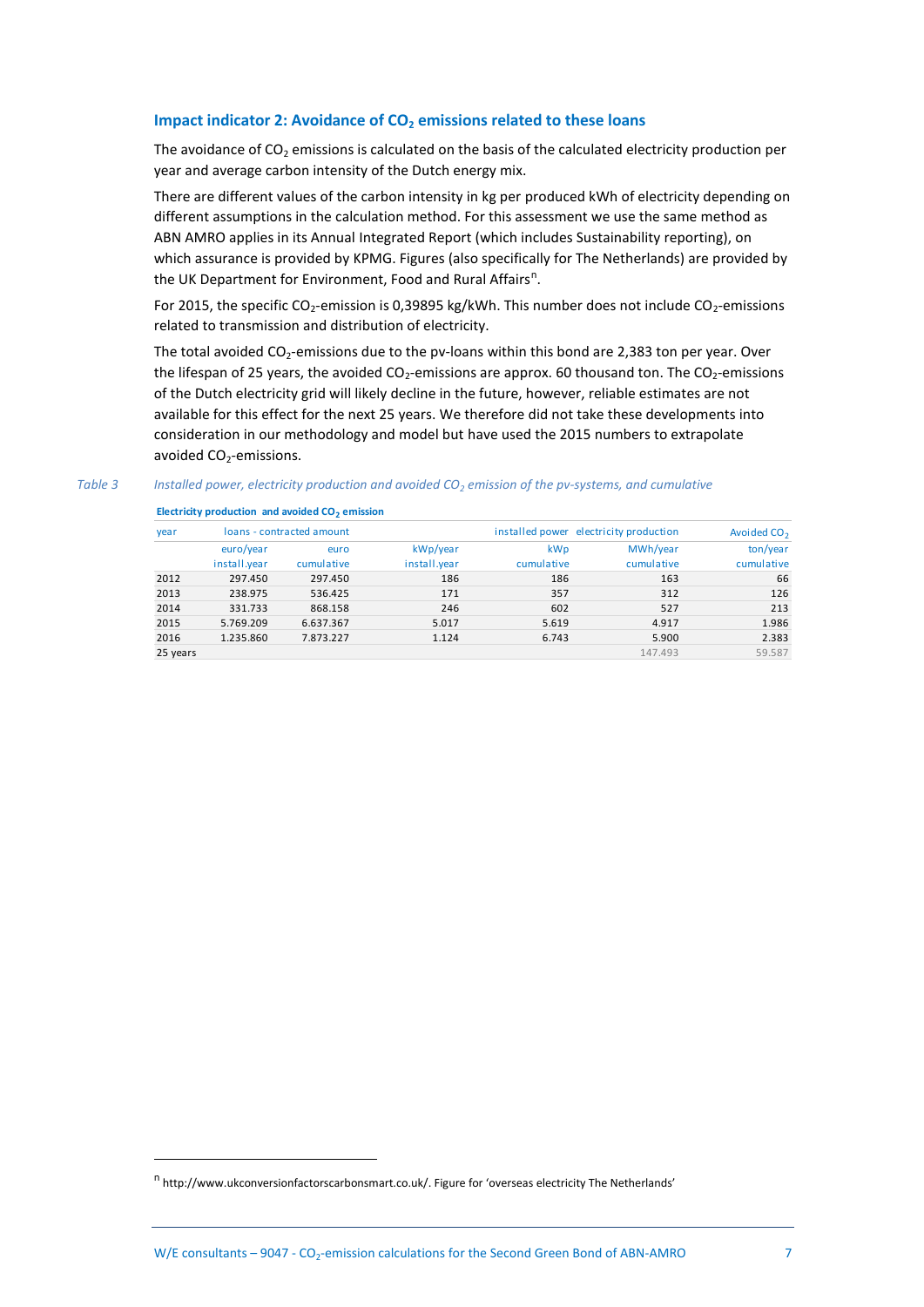# <span id="page-10-0"></span>**Project category C Commercial real estate loans for energy efficient building projects**

This category comprises different portfolio's with offices, retail stores and commercially developed retail housing, both renovated and new. The portfolio's contain three existing office buildings in total with a total usable floor area of almost 40,000  $m^2$ , one new office building with a floor area of 2,900  $m^2$  and two projects with 17,000  $m^2$  of retail housing. Additionally, eight energy upgrade projects are included, all of them office buildings with a total floor area of 72,000  $m^2$ .

The energy labels of the existing offices are A with an energy index (EI)<sup>o</sup> that varies from 0.78 to 0.91. The new shop and residential buildings will be built in 2015 and 2016 and are assumed to follow the required EPC of 0.4 (dwellings). The new office building is assumed to have a EPC of 0.3, which is much lower than the requirement in the Building Decree (which is 0.8).

### <span id="page-10-2"></span><span id="page-10-1"></span>**C.7. Energy efficiency of buildings**

### **Methodology**

### **New and existing buildings**

The  $CO<sub>2</sub>$  emissions of the renovated buildings will be calculated according to ISSO 75.3, which is the Dutch calculation method used to determine the energy label for buildings with a commercial building function. The  $CO<sub>2</sub>$  emissions of the new buildings and dwellings will be calculated according to NEN 7120, which is the method for calculating the EPC.

The calculated CO<sub>2</sub> emission will compared to the average CO<sub>2</sub> emission of Dutch offices, shops and dwellings. This average will be calculated on the basis of the current distribution of energy labels, the number of energy labels A, the number of energy labels B, et cetera.

For dwellings the average CO<sub>2</sub> emission has been determined in the chapter about 'Project category A', see [Figure 3.](#page-6-3)

### **Energy upgrades**

The  $CO<sub>2</sub>$  emissions of the buildings which have undergone an energy upgrade will be calculated according to ISSO 75.3, which is the Dutch calculation method used to determine the energy label for buildings with a non-residential building function. For most of the buildings there is also an estimation of involved consultants of the expected reduction of CO<sub>2</sub>-emissions. These estimates have been used to calculate the reduction of the primary energy consumption.

### <span id="page-10-3"></span>**Impact indicator 1: Energy performance**

### **New and existing buildings**

 $\overline{a}$ 

The energy consumption of the offices and retail shops is calculated on the basis of the energy-index formula in ISSO 75.3 (calculation method for energy labels for existing commercial buildings). Per

<sup>&</sup>lt;sup>o</sup>http://wetten.overheid.nl/BWBR0020921/BijlageII/geldigheidsdatum\_07-05-2015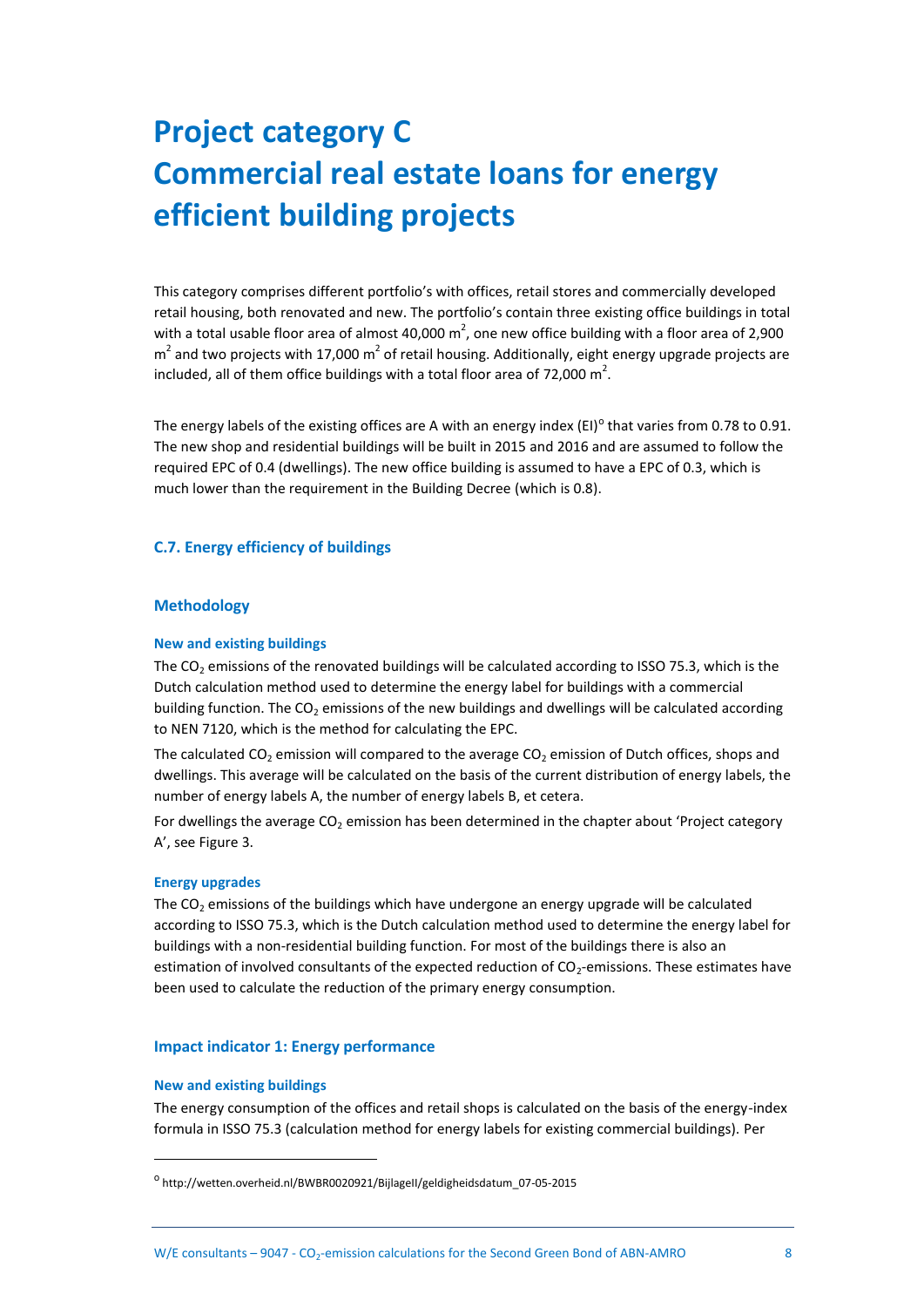building the usable floor area ( $m^2$ ) and the energy indicator (EI) of the buildings is used to calculate the building related primary energy use for heating, cooling, domestic hot water (dhw), ventilation and lighting. The additional energy consumption for usage of the building like computers, printers, et cetera is not taken into account.

For the new buildings (shops, offices, retail housing) the primary building related energy consumption is calculated using the EPC formula in EPG (energy performance of buildings)<sup>p</sup>. The usable floor area and the required EPC result in the building related primary energy use.

Because the  $CO<sub>2</sub>$  emission of 1 MJ of primary energy use for gas is slightly different than that for electricity, an assumption has been made to split the total energy consumption into gas and electricity consumption. The assumptions are that the building related electricity use is 35 kWh/m<sup>2</sup> in offices, 11 kWh/m<sup>2</sup> in retail housing and 90% of the total primary energy in retail shops<sup>q</sup>.

### *Calculated primary energy consumption*

The calculated primary energy consumption of the buildings in the portfolio can be found in [Table 4.](#page-11-0) The energy consumption is given in GJ, MJ/m<sup>2</sup> and in kWh/m<sup>2</sup>.

The calculated average primary energy consumption of Dutch buildings can be found in [Table 4.](#page-11-0) For comparison only the energy consumption and CO<sub>2</sub> emission per m<sup>2</sup> usable floor area will be used.

<span id="page-11-0"></span>*Table 4 Calculated primary energy consumption for new and existing buildings in the ABN AMRO portfolio's.*

|              | <b>Existing buildings - non-residential</b> |                          |      |      |             |             |             |        |       |                    |
|--------------|---------------------------------------------|--------------------------|------|------|-------------|-------------|-------------|--------|-------|--------------------|
| object type  | floor area                                  | energy                   | ΕI   |      | prim energy | prim energy | elektricity |        |       | primary energy use |
|              |                                             | label                    |      |      | gas         | elektricity | on meter    |        |       |                    |
|              | m <sub>2</sub>                              | $\overline{\phantom{a}}$ |      |      | GJ          | GJ          | kWh/m2      | kWh/m2 | MJ/m2 | <b>GJ</b>          |
| offices      | 12.684                                      | A                        | 0.78 | 0.78 | 1.644       | 4.091       | 35          | 126    | 452   | 5.736              |
| offices      | 3.908                                       | A                        | 0,91 | 0.91 | 899         | 1.261       | 35          | 154    | 553   | 2.160              |
| offices      | 22.795                                      | A                        | 0.80 | 0.80 | 3.120       | 7.353       | 35          | 128    | 459   | 10.473             |
| <b>TOTAL</b> | 39.387                                      |                          | 0,80 | 0,80 | 5.664       | 12.705      |             | 130    | 466   | 18.369             |
|              |                                             |                          |      |      |             |             |             |        |       |                    |

#### **New financing - non-residential**

| object type  | floor area     | energy | EPC. | EPC <sup>*</sup> | prim energy | prim energy | elektricity |        |       | primary energy use |
|--------------|----------------|--------|------|------------------|-------------|-------------|-------------|--------|-------|--------------------|
|              |                | label  |      | C epc            | gas         | elektricity | on meter    |        |       |                    |
|              | m <sub>2</sub> | $\sim$ |      |                  | GJ          | GJ          | kWh/m2      | kWh/m2 | MJ/m2 | GJ                 |
| Offices      | 2.873          | A      | 0,30 | 0,32             |             | 377         | 35          | 36     | 131   | 377                |
| <b>TOTAL</b> | 2.873          |        | 0,30 | 0,32             |             | 377         |             | 36     | 131   | 377                |

#### **New financing - residential**

 $\overline{a}$ 

| object type  | floor area     | energy                   | EPC  | EPC <sup>*</sup> | prim energy | prim energy | elektricity |        |       | primary energy use |
|--------------|----------------|--------------------------|------|------------------|-------------|-------------|-------------|--------|-------|--------------------|
|              |                | label                    |      | C epc            | gas         | elektricity | on meter    |        |       |                    |
|              | m <sub>2</sub> | $\overline{\phantom{a}}$ |      |                  | GJ          | GJ          | kWh/m2      | kWh/m2 | MJ/m2 | <b>GJ</b>          |
| Residential  | 7.380          | A                        | 0.40 | 0,40             | 1.030       | 748         | 11          | 67     | 241   | 1.778              |
| Residential  | 9.690          | A                        | 0,40 | 0,40             | 1.444       | 982         | 11          | 70     | 250   | 2.427              |
| <b>TOTAL</b> | 17.070         |                          | 0,40 | 0,40             | 2.475       | 1.730       |             | 68     | 246   | 4.205              |

### Average energy consumption offices and shops in the Netherlands

The energy label database of RVO provides the number of offices and retail stores per energy label in The Netherlands<sup>r</sup>. The database only includes the buildings which obtained an official energy label. We assume that the energy use of these buildings to be the average energy use of Dutch offices and retail stores. The calculated average energy-index (EI) for offices is 1,32. This EI value is used to calculate the average primary energy consumption and are compared to the EI of buildings in the pool.

The dwellings that are part of this portfolio are relatively small (approx. 45 m2 per dwellings). Using the average energy consumption for Dutch dwellings as described in *[Data average dwellings in the](#page-5-0)  [Netherlands](#page-5-0)* would give an overestimation of the energy savings. Instead, we use the more

<sup>&</sup>lt;sup>p</sup> NEN 7120+C2, Energy performance of buildings -Determination method, 2012

<sup>&</sup>lt;sup>q</sup> http://www.lente-akkoord.nl/wp-content/uploads/2014/01/WE-rapport-8504-Aanscherping-EPC-2015-eindrapport-versie-20-12-2013-.pdf

<sup>&</sup>lt;sup>r</sup> RVO database official energy labels, April 2015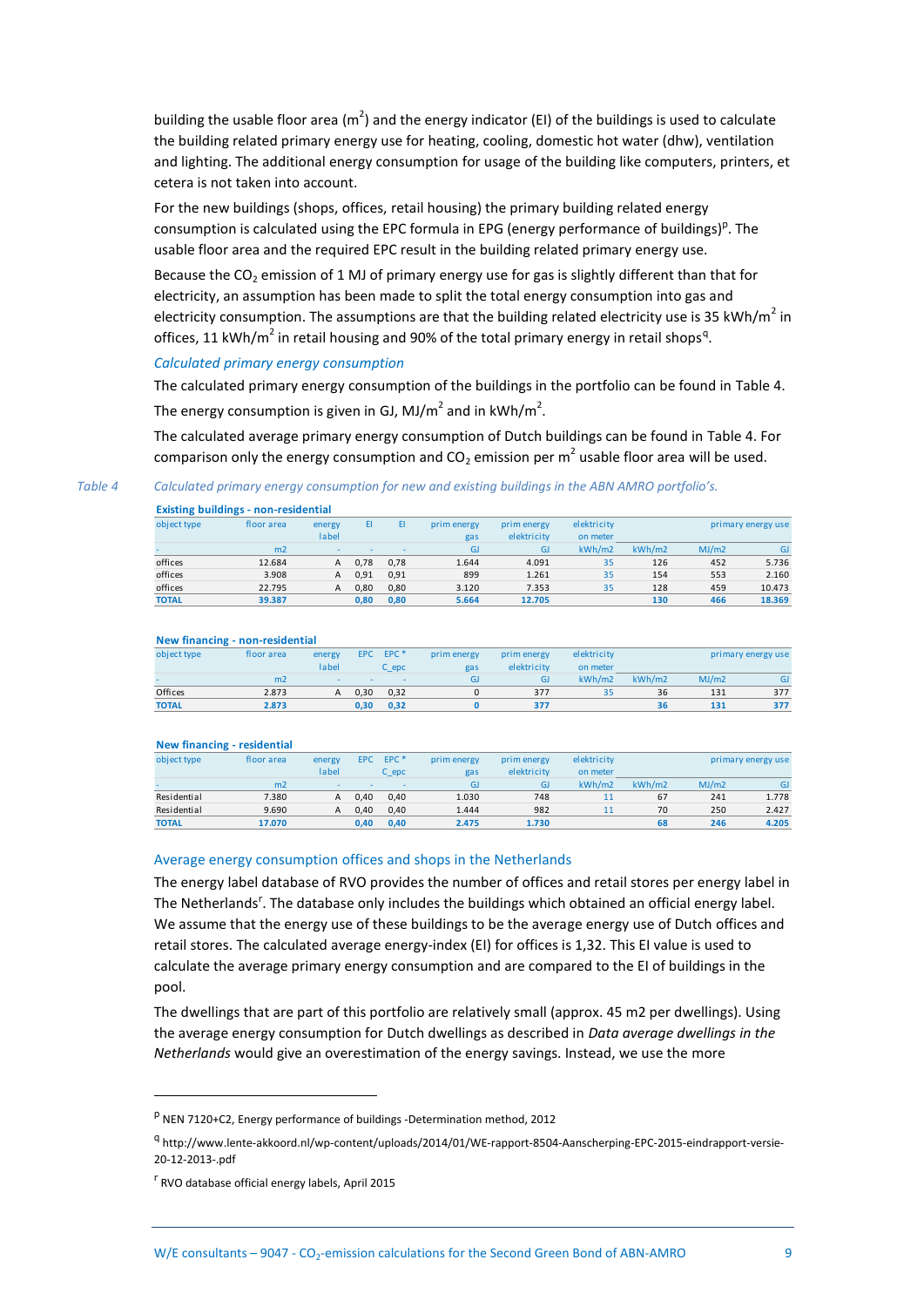conservative average energy-index for Dutch dwellings (1.59 per March 2016), which results in an calculated gas consumption for dwellings of this size of about 1.150  $\text{m}^3$ 

*Table 5 Calculated primary energy consumption for average buildings in The Netherlands, same size as the new and existing buildings in the ABN AMRO portfolio's.*

### **Average existing buildings NL**

|             | <b>Average existing buildings NL</b> |        |      |             |             |             |        |       |                    |
|-------------|--------------------------------------|--------|------|-------------|-------------|-------------|--------|-------|--------------------|
| object type | floor area                           | energy | EI   | prim energy | prim energy | elektricity |        |       | primary energy use |
|             |                                      | label  |      | gas         | elektricity | on meter    |        |       |                    |
|             | m <sub>2</sub>                       |        | -    | GJ          | GJ          | kWh/m2      | kWh/m2 | MJ/m2 | GJ                 |
| offices     | 10.565                               | D      | 1,32 | 4.693       | 3.408       | 35          | 213    | 767   | 8.101              |
| Residential | 17.070                               |        | 1,59 | 15.025      | 1.730       | 11          | 273    | 982   | 16.756             |
|             |                                      |        |      |             |             |             |        |       |                    |

### *Average energy consumption offices and shops in the Netherlands*

The table below shows the primary energy consumption of the ABN AMRO portfolio compared to the average for The Netherlands.

*Table 6 Calculated primary energy consumption and savings for new and existing buildings in the ABN AMRO portfolio's.*

|                                    | <b>Existing buildings - primary energy use</b> | <b>Average NL</b> |        | Portfolio |           |       | Savings   |          |
|------------------------------------|------------------------------------------------|-------------------|--------|-----------|-----------|-------|-----------|----------|
| object type                        | floor area                                     | MJ/m2             | GJ     | MJ/m2     | <b>GJ</b> | MJ/m2 | <b>GJ</b> | relative |
|                                    | m <sub>2</sub>                                 |                   |        |           |           |       |           |          |
| offices                            | 39.387                                         | 767               | 30.201 | 466       | 18.369    | 300   | 11.832    | $-39%$   |
| <b>Total Portfolio</b>             | 39.387                                         |                   | 30.201 |           | 18.369    |       | 11.832    | $-39%$   |
| New financing - primary energy use |                                                | <b>Average NL</b> |        | Portfolio |           |       | Savings   |          |
| object type                        | floor area                                     | MJ/m2             | GJ     | MJ/m2     | <b>GJ</b> | MJ/m2 | <b>GJ</b> | relative |
|                                    | m <sub>2</sub>                                 |                   |        |           |           |       |           |          |
| offices                            | 2.873                                          | 767               | 2.203  | 131       | 377       | 635   | 1.825     | $-83%$   |
| retail housing                     | 17.070                                         | 982               | 16.756 | 246       | 4.205     | 735   | 12.551    | $-75%$   |
| <b>Total Portfolio</b>             | 19.943                                         |                   | 18.959 |           | 4.583     |       | 14.376    | $-76%$   |

### **Energy upgrades**

For most of the buildings there is also an estimation of involved consultants of the expected reduction of  $CO_2$ -emissions. These estimates have been used to calculate the reduction of the primary energy consumption. The expected reduction in primary energy consumption (average over all buildings) is 31%.

Alternatively, the reduction in primary energy could be calculated using the energy-indices before and after renovation. The overall reduction in EI (and therefore primary energy) would be 39%. We used the more conservative 31% for the impact reporting.

#### *Table 7 Calculated primary energy consumption for energy upgrades in the ABN AMRO portfolio's (before upgrade).* **Energy efficiency upgrades**

| object type  | floor area     | energy       |              | El El after | delta | prim energy | prim energy | elektricity |        |       | primary energy use | expected        |
|--------------|----------------|--------------|--------------|-------------|-------|-------------|-------------|-------------|--------|-------|--------------------|-----------------|
|              |                |              | label before |             | EI    | gas         | elektricity | on meter    |        |       |                    | CO <sub>2</sub> |
|              |                |              |              |             |       |             |             |             |        |       |                    | reduction       |
|              | m <sub>2</sub> |              |              |             |       | <b>GJ</b>   | <b>GJ</b>   | kWh/m2      | kWh/m2 | MJ/m2 | GJ                 |                 |
| offices      | 5.696          | A            | 1,37         | 0,90        | 34%   | 2.805       | 1.837       | 35          | 226    | 815   | 4.642              | 30%             |
| offices      | 16.401         | $\mathsf{A}$ | 1,54         | 1,10        | 29%   | 9.282       | 5.290       | 35          | 247    | 889   | 14.573             | 35%             |
| offices      | 12.500         | A            | 1,86         | 0.79        | 58%   | 9.451       | 4.032       | 35          | 300    | 1.079 | 13.483             | 30%             |
| offices      | 13.262         | A            | 1,18         | 0,89        | 25%   | 4.786       | 4.278       | 35          | 190    | 683   | 9.064              | 25%             |
| offices      | 11.716         | A            | 1.79         | 0,85        | 53%   | 8.400       | 3.779       | 35          | 289    | 1.040 | 12.180             | 35%             |
| offices      | 4.628          | $A$ +++      | 0,81         | 0,40        | 51%   | 761         | 1.493       | 35          | 135    | 487   | 2.254              | 40%             |
| offices      | 4.624          | A            | 1,38         | 1,03        | 25%   | 2.345       | 1.492       | 35          | 230    | 830   | 3.836              | 20%             |
| offices      | 3.231          | A            | 1.59         | 1,02        | 36%   | 2.121       | 1.042       | 35          | 272    | 979   | 3.163              | 32%             |
| <b>TOTAL</b> | 72.058         |              | 1,50         | 0,90        | 39%   | 39.952      | 23.243      |             | 244    | 877   | 63.195             | 31%             |

*Table 8 Calculated primary energy consumption and savings for energy upgrades in the ABN AMRO portfolio's.*

|                        | Energy upgrades - primary energy use |       | before upgrade |       | after upgrade |       |        |          |
|------------------------|--------------------------------------|-------|----------------|-------|---------------|-------|--------|----------|
| object type            | floor are<br>m <sub>2</sub>          | MJ/m2 | GJ             | MJ/m2 | GJ            | MJ/m2 | GI     | relative |
| offices                | 72.058                               | 877   | 63.195         | 603   | 43.447        | 274   | 19.748 | $-31%$   |
| <b>Total Portfolio</b> | 72.058                               | 877   | 63.195         | 603   | 43.447        | 274   | 19.748 | $-31%$   |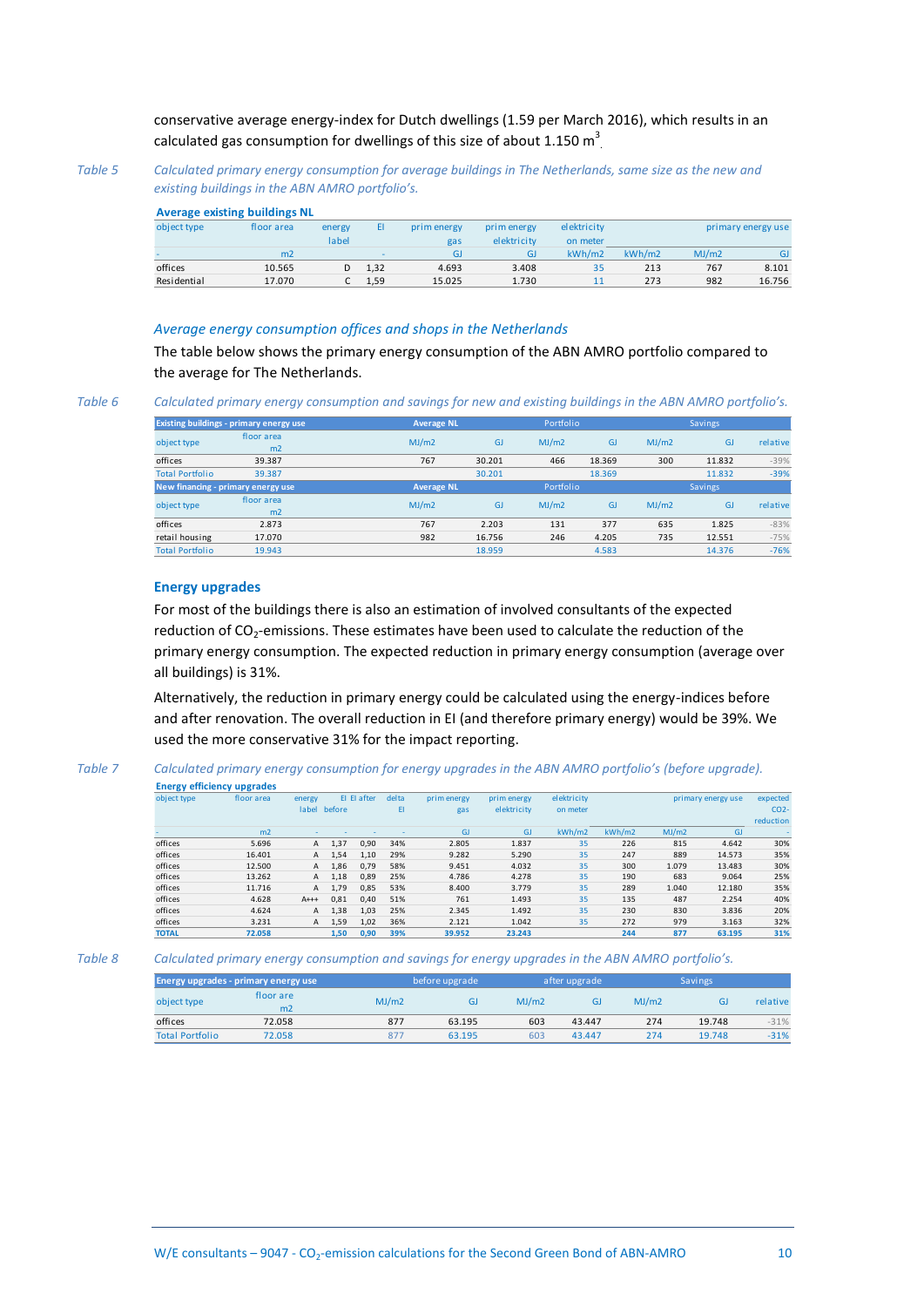### <span id="page-13-0"></span>**Impact indicator 2: CO<sup>2</sup> emission performance**

The  $CO_2$ -emission performance is calculated on the basis of the calculated primary energy consumption of the buildings and the CO<sub>2</sub>-emission indicator 0,04329 kg/MJ<sub>primary</sub><sup>s</sup> for electricity and 0,506 kg/MJ $_{\text{primary}}$  for natural gas.

### **New and existing buildings**

*Table 9 Calculated CO<sup>2</sup> -emissions per building in the ABN AMRO portfolio's.*

| <b>Existing buildings - non-residential</b> |  |  |
|---------------------------------------------|--|--|
|---------------------------------------------|--|--|

| object type  | floor area     | energy<br>label | EI   | EI   | prim energy<br>gas | prim energy<br>elektricity | CO <sub>2</sub> | CO <sub>2</sub> |  |  |  |  |  |
|--------------|----------------|-----------------|------|------|--------------------|----------------------------|-----------------|-----------------|--|--|--|--|--|
|              | m <sub>2</sub> | $\sim$          |      |      | GJ                 | GJ                         | kg/m2           | ton             |  |  |  |  |  |
| offices      | 12.684         | А               | 0.78 | 0.78 | 1.644              | 4.091                      | 20.5            | 260             |  |  |  |  |  |
| offices      | 3.908          | А               | 0.91 | 0.91 | 899                | 1.261                      | 25,6            | 100             |  |  |  |  |  |
| offices      | 22.795         | А               | 0.80 | 0.80 | 3.120              | 7.353                      | 20,9            | 476             |  |  |  |  |  |
| <b>TOTAL</b> | 39.387         |                 | 0,80 | 0,80 | 5.664              | 12.705                     | 21.2            | 837             |  |  |  |  |  |

#### **New financing - non-residential**

|              | ------- <del>---------</del> |                          |                          |                          |             |             |                 |                 |
|--------------|------------------------------|--------------------------|--------------------------|--------------------------|-------------|-------------|-----------------|-----------------|
| object type  | floor area                   | energy                   | EPC                      | EPC <sup>*</sup>         | prim energy | prim energy | CO <sub>2</sub> | CO <sub>2</sub> |
|              |                              | label                    |                          | C epc                    | gas         | elektricity |                 |                 |
| $\sim$       | m2                           | $\overline{\phantom{a}}$ | $\overline{\phantom{a}}$ | $\overline{\phantom{a}}$ | GJ          | GJ          | kg/m2           | ton             |
| Offices      | 2.873                        | А                        | 0.30                     | 0,32                     |             | 377         | 5,7             | 16              |
| <b>TOTAL</b> | 2.873                        |                          | 0.30                     | 0,32                     |             | 377         | 5.7             | 16              |
|              |                              |                          |                          |                          |             |             |                 |                 |
|              |                              |                          |                          |                          |             |             |                 |                 |

### **New financing - residential**

| <u></u>      |            |        |            |                          |             |             |                 |                 |
|--------------|------------|--------|------------|--------------------------|-------------|-------------|-----------------|-----------------|
| object type  | floor area | energy | <b>EPC</b> | EPC <sup>*</sup>         | prim energy | prim energy | CO <sub>2</sub> | CO <sub>2</sub> |
|              |            | label  |            | C epc                    | gas         | elektricity |                 |                 |
| -            | m2         | $\sim$ | -          | $\overline{\phantom{a}}$ | GJ          | GJ          | kg/m2           | ton             |
| Residential  | 7.380      | А      | 0.40       | 0.40                     | 1.030       | 748         | 11,5            | 85              |
| Residential  | 9.690      | А      | 0.40       | 0.40                     | 1.444       | 982         | 11.9            | 116             |
| <b>TOTAL</b> | 17.070     |        | 0.40       | 0.40                     | 2.475       | 1.730       | 11.7            | 200             |

### **Average existing buildings NL**

| object type              | floor area     | energy<br>label |                          | prim energy<br>gas | prim energy<br>elektricity | CO2   | CO <sub>2</sub> |
|--------------------------|----------------|-----------------|--------------------------|--------------------|----------------------------|-------|-----------------|
| $\overline{\phantom{a}}$ | m <sub>2</sub> |                 | $\overline{\phantom{a}}$ | GJ                 | GI                         | kg/m2 | ton             |
| offices                  | 10.565         | D               | 1.32                     | 4.693              | 3.408                      | 36,4  | 385             |
| Residential              | 17.070         |                 | 1.59                     | 15.025             | 1.730                      | 48.9  | 835             |

 $\overline{a}$ 

*Table 10 Calculated CO<sup>2</sup> -emissions per building in the ABN AMRO portfolio's compared to average for The Netherlands.*

| <b>Existing buildings - CO2-emissions</b> |                                      | <b>Average NL</b> |                   | Portfolio |                            |       | <b>Savings</b> |          |  |
|-------------------------------------------|--------------------------------------|-------------------|-------------------|-----------|----------------------------|-------|----------------|----------|--|
| object type                               | floor area                           |                   | CO2-emissions     |           | CO2-emissions              |       | CO2-emissions  |          |  |
|                                           | m <sub>2</sub>                       | kg/m2             | ton               | kg/m2     | ton                        | kg/m2 | ton            | relative |  |
| offices                                   | 39.387                               | 36,4              | 1.435             | 21,2      | 837                        | 15,2  | 599            | $-42%$   |  |
| <b>Total Portfolio</b>                    | 39.387                               | 36,4              | 1.435             | 21,2      | 837                        | 15,2  | 599            | $-42%$   |  |
|                                           | <b>New financing - CO2-emissions</b> |                   | <b>Average NL</b> | Portfolio |                            |       | Savings        |          |  |
| object type                               | floor area                           |                   | CO2-emissions     |           | CO <sub>2</sub> -emissions |       | CO2-emissions  |          |  |
| object type                               | floor are                            | kg/m2             | ton               | kg/m2     | ton                        | kg/m2 | ton            | relative |  |
|                                           | m2                                   |                   |                   |           |                            |       |                |          |  |
| offices                                   | 2.873                                | 36,4              | 105               | 5,7       | 16                         | 30,8  | 88             | $-84%$   |  |
| retail housing                            | 17.070                               | 48,9              | 835               | 11,7      | 200                        | 37,2  | 635            | $-76%$   |  |
| <b>Total Portfolio</b>                    | 19.943                               | 47.1              | 940               | 10.9      | 216                        | 36,3  | 723            | $-77%$   |  |
| Existing + new                            | 59.330                               | 40.0              | 2.375             | 17,7      | 1.053                      | 22,3  | 1.322          | $-56%$   |  |

 $^{\text{S}}$  0,39895 kg/kWh<sub>on the meter</sub>; Defra 2016 (0.39895 / 3.6 (MJ/kWh) \* 0.39 (efficiency Dutch grid) = 0.04329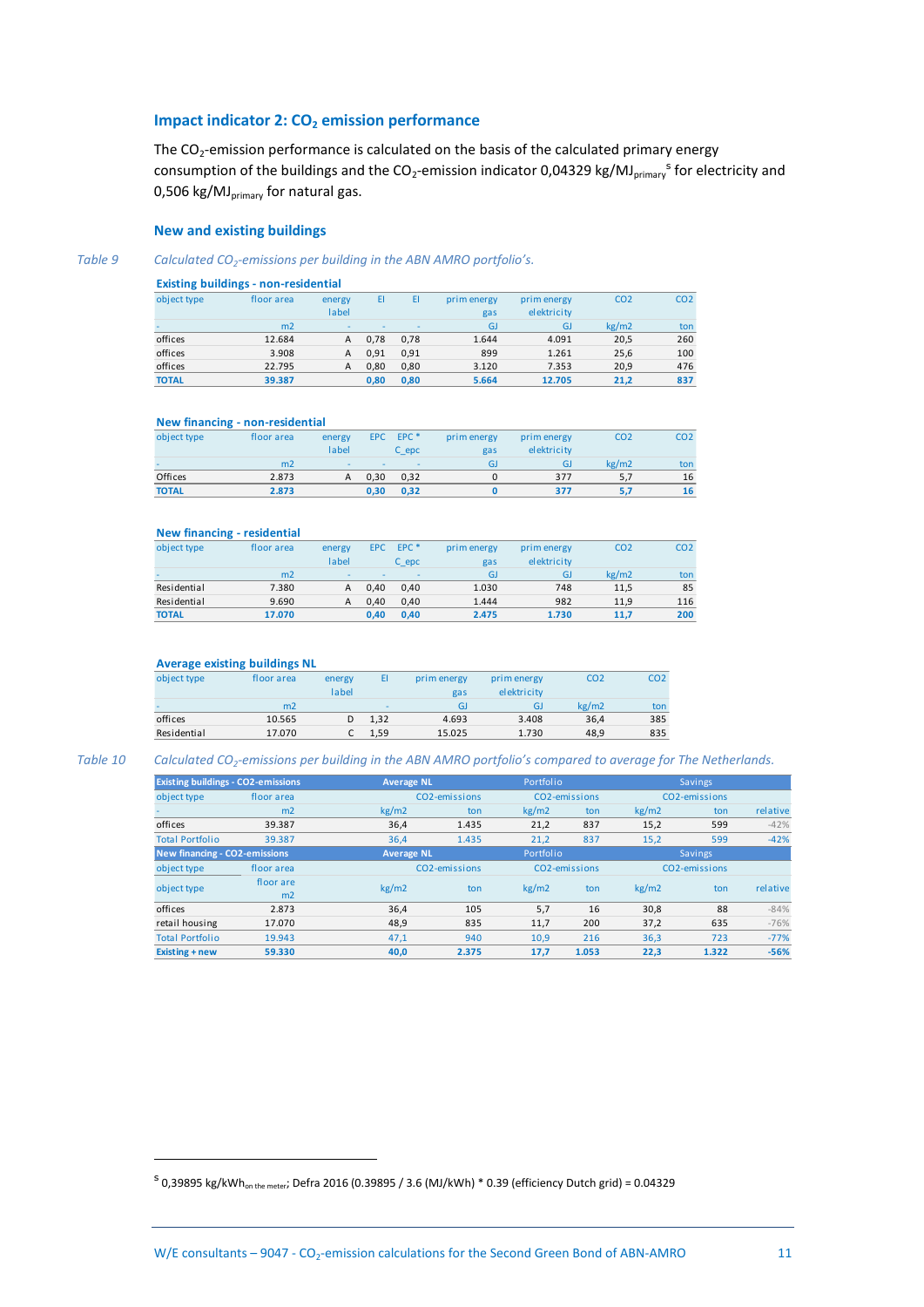### **Energy upgrades**

### *Table 11 Calculated CO<sup>2</sup> -emissions for energy upgrades in the ABN AMRO portfolio's (before upgrade)*

### **Energy efficiency upgrades**

| object type  | floor area     | energy       |        | El El after | delta | prim energy | prim energy | CO <sub>2</sub> | CO <sub>2</sub> | expected        |
|--------------|----------------|--------------|--------|-------------|-------|-------------|-------------|-----------------|-----------------|-----------------|
|              |                | label        | before |             | EI    | gas         | elektricity |                 |                 | CO <sub>2</sub> |
|              |                |              |        |             |       |             |             |                 |                 | reduction       |
|              | m <sub>2</sub> |              |        |             |       | <b>GJ</b>   | <b>GJ</b>   | kg/m2           | ton             |                 |
| offices      | 5.696          | $\mathsf{A}$ | 1,37   | 0,90        | 34%   | 2.805       | 1.837       | 38,9            | 221             | 30%             |
| offices      | 16.401         | A            | 1,54   | 1,10        | 29%   | 9.282       | 5.290       | 42,6            | 699             | 35%             |
| offices      | 12.500         | A            | 1,86   | 0,79        | 58%   | 9.451       | 4.032       | 52,2            | 653             | 30%             |
| offices      | 13.262         | A            | 1,18   | 0,89        | 25%   | 4.786       | 4.278       | 32,2            | 427             | 25%             |
| offices      | 11.716         | A            | 1,79   | 0,85        | 53%   | 8.400       | 3.779       | 50,2            | 589             | 35%             |
| offices      | 4.628          | $A++$        | 0,81   | 0,40        | 51%   | 761         | 1.493       | 22,3            | 103             | 40%             |
| offices      | 4.624          | A            | 1,38   | 1,03        | 25%   | 2.345       | 1.492       | 39,6            | 183             | 20%             |
| offices      | 3.231          | A            | 1,59   | 1,02        | 36%   | 2.121       | 1.042       | 47,2            | 152             | 32%             |
| <b>TOTAL</b> | 72.058         |              | 1,50   | 0,90        | 39%   | 39.952      | 23.243      | 42,0            | 3.028           | 31%             |

### *Table 12 Calculated CO<sup>2</sup> -emissions savings for energy upgrades in the ABN AMRO portfolio's*

| <b>Energy upgrades - CO2-emissions</b> |                 |       | before upgrade |       | after upgrade |       | <b>Savings</b> |          |
|----------------------------------------|-----------------|-------|----------------|-------|---------------|-------|----------------|----------|
| object type                            | floor are<br>m2 | kg/m2 | ton            | kg/m2 | ton           | kg/m2 | ton            | relative |
| offices                                | 72.058          | 42.0  | 3.028          | 28.9  | 2.081         | 13.1  | 946            | $-31%$   |
| <b>Total Portfolio</b>                 | 72.058          | 42.0  | 3.028          | 28.9  | 2.081         | 13.1  | 946            | $-31%$   |

The calculated primary energy use and  $CO<sub>2</sub>$ -emissions are compared to the average energy consumption and CO<sub>2</sub>-emissions of offices, shops and dwellings in the Netherlands.

With the chosen methodology the buildings in the portfolio save about 46,000 GJ primary energy  $(-41%)$  and about 2,250 tons of CO<sub>2</sub> emission  $(-42%)$  per year compared to the average Dutch buildings with the same commercial function.

The total results and results per building function can be found i[n Table 13.](#page-14-0)

### <span id="page-14-0"></span>*Table 13 Calculated primary energy and CO<sup>2</sup> emission savings for the portfolio and the Dutch average.*

| <b>Portfolio</b>       |                |        | savings            |        |       | savings                    |        |
|------------------------|----------------|--------|--------------------|--------|-------|----------------------------|--------|
| object type            | floor area     |        | primary energy use |        |       | CO <sub>2</sub> -emissions |        |
|                        | m <sub>2</sub> | kWh/m2 | GJ                 |        | kg/m2 | ton                        |        |
| existing buildings     | 39.387         | 83     | 11.832             | $-39%$ | 15,2  | 599                        | $-42%$ |
| new financing          | 19.943         | 200    | 14.376             | $-76%$ | 36,3  | 723                        | $-77%$ |
| energy upgrades        | 72.058         | 76     | 19.748             | $-31%$ | 13,1  | 946                        | $-31%$ |
| <b>Total Portfolio</b> | 131.388        | 97     | 45.956             | $-41%$ | 17,3  | 2.268                      | $-42%$ |
|                        |                |        |                    |        |       |                            |        |
|                        |                |        |                    |        |       |                            |        |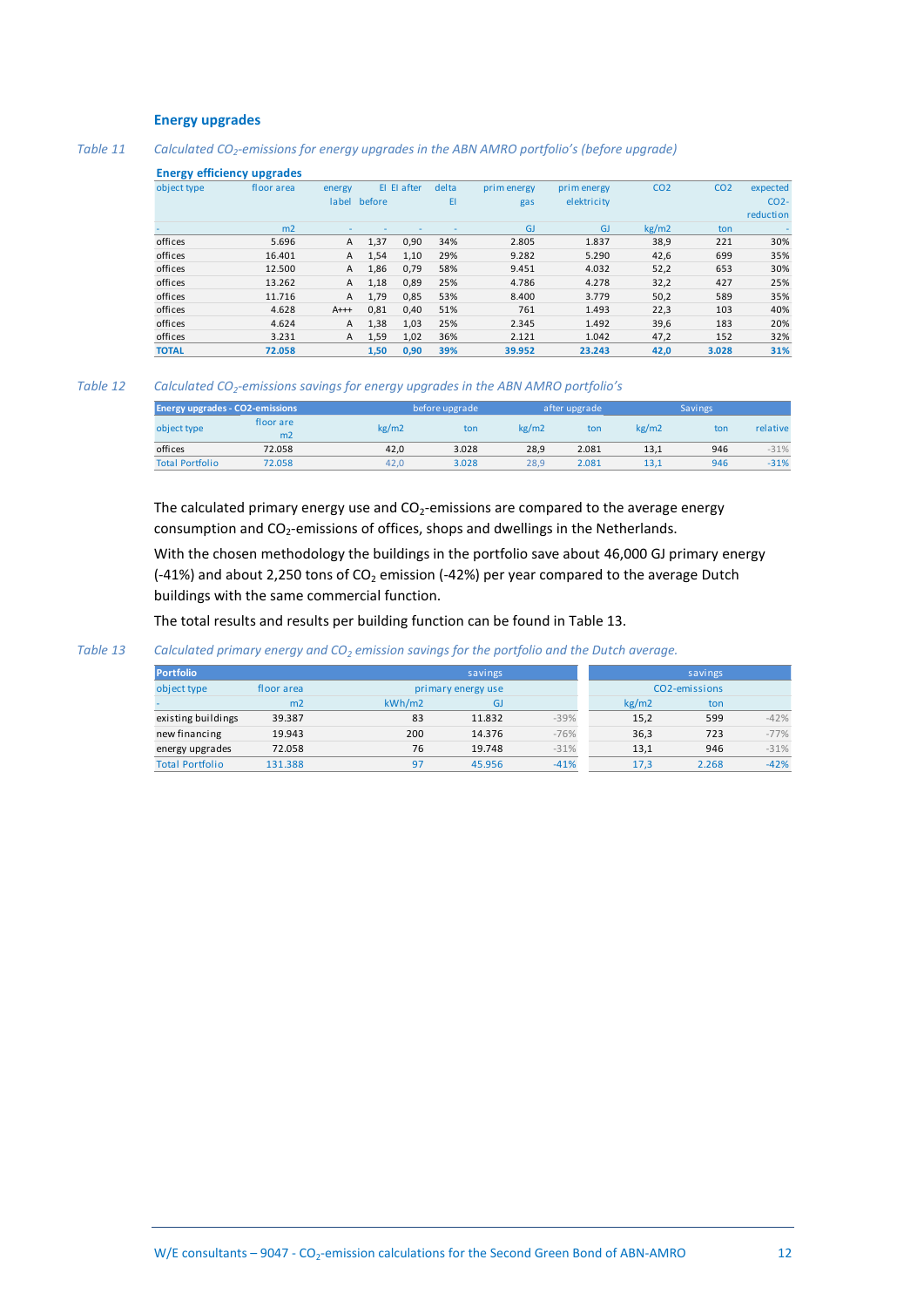### <span id="page-15-0"></span>**2 Annexes**

### <span id="page-15-3"></span><span id="page-15-1"></span>**EPC-requirements**



*Figure 5 Development of EPC-requirements per building type/ function<sup>t</sup> ]*

### <span id="page-15-2"></span>*Table 14: Development of EPC-requirements per use functio[n](#page-15-3)<sup>t</sup>*

 $\overline{a}$ 

Figures in blue and bold indicate a change in the requirements.

| <b>Gebruiksfunctie</b>           | <b>Function</b>             | 1995 | 1998 | 2000 | 2003 | 2006 | 2009 | 2011 | 2015 |
|----------------------------------|-----------------------------|------|------|------|------|------|------|------|------|
| <b>Woningen</b>                  | Residential                 | 1,4  | 1,2  | 1,0  | 1,0  | 0,8  | 0,8  | 0,6  | 0,4  |
| Logiesverblijf                   | Lodging stay                | 1,4  | 1,4  | 1,4  | 1,4  | 1,4  | 1,4  | 1,4  | 0,7  |
| <b>Bijeenkomst</b>               | Gathering                   | 3,4  | 3,4  | 2,4  | 2,2  | 2,2  | 2,0  | 2,0  | 1,1  |
| <b>Cel</b>                       | Prison Cell                 | 2,3  | 2,3  | 2,2  | 1,9  | 1,9  | 1,8  | 1,8  | 1,0  |
| gezondheidszorg<br>niet klinisch | Non-clinical<br>health care | 2,0  | 2,0  | 1,8  | 1,5  | 1,5  | 1,0  | 1,0  | 0,8  |
| gezondheidszorg<br>met bedgebied | Health care                 | 4,7  | 4,7  | 3,8  | 3,6  | 3,6  | 2,6  | 2,6  | 1,8  |
| <b>Horeca</b>                    | Hospitality                 | 2,2  | 2,2  | 1,9  |      |      |      |      |      |
| <b>Kantoor</b>                   | <b>Offices</b>              | 1,9  | 1,9  | 1,6  | 1,5  | 1,5  | 1,1  | 1,1  | 0,8  |
| Logiesgebouw                     | Lodging building            | 2,4  | 2,4  | 2,1  | 1,9  | 1,9  | 1,8  | 1,8  | 1,0  |
| <b>Onderwijs</b>                 | Education                   | 1,5  | 1,5  | 1,5  | 1,4  | 1,4  | 1,3  | 1,3  | 0,7  |
| <b>Sport</b>                     | Sports                      | 2,8  | 2,8  | 2,2  | 1,8  | 1,8  | 1,8  | 1,8  | 0,9  |
| <b>Winkel</b>                    | Retail                      | 3,6  | 3,6  | 3,5  | 3,4  | 3,4  | 2,6  | 2,6  | 1,7  |
| <b>Industrie</b>                 | Industry                    |      |      |      |      |      |      |      |      |

<sup>&</sup>lt;sup>t</sup> http://www.lente-akkoord.nl/wp-content/uploads/2014/01/WE-rapport-8504-Aanscherping-EPC-2015-eindrapport-versie-20-12-2013-.pdf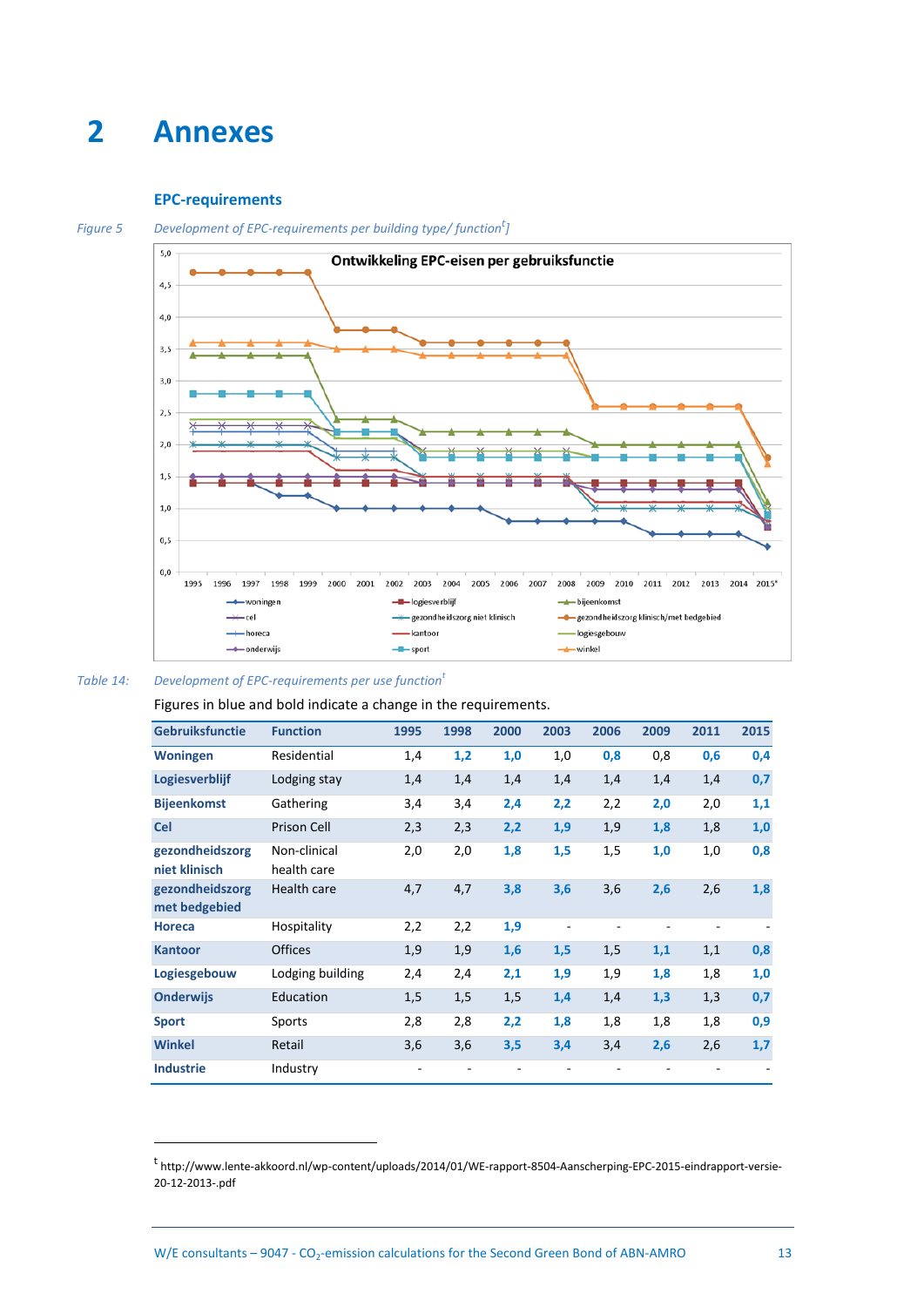### <span id="page-16-0"></span>**Average energy consumption Dutch households**

<span id="page-16-2"></span>*Table 15: Average energy consumption Dutch Households*

| Rijkswaterstaat<br>Ministerie van Infrastructuur en Milieu |                                                                                                                                |       |       |       |       |                       |       |       |       |       |
|------------------------------------------------------------|--------------------------------------------------------------------------------------------------------------------------------|-------|-------|-------|-------|-----------------------|-------|-------|-------|-------|
| Home                                                       | Inhoud en rondleiding<br><b>Lokaal Klimaatbeleid</b><br><b>Database</b><br><b>Presentaties</b><br><b>Downloaden</b><br>Contact |       |       |       |       |                       |       |       |       |       |
| ÷.<br>≡                                                    | e<br>Gemiddeld - Nederland <sup>@</sup><br>٠                                                                                   |       |       |       |       |                       |       |       |       |       |
| $\sigma$ Wijzig                                            |                                                                                                                                |       |       |       |       | Gemiddeld - Nederland |       |       |       |       |
|                                                            | $\wedge$                                                                                                                       | 2004  | 2006  | 2008  | 2009  | 2010                  | 2011  | 2012  | 2013  | 2014  |
| Ŧ                                                          | elektriciteitsgebruik alle woningen [kwh]                                                                                      | 3.200 | 3.250 | 3.250 | 3.300 | 3.300                 | 3.300 | 3.200 | 3.150 | 3.050 |
| 畾                                                          | elektriciteitsgebruik appartement [kwh]                                                                                        | 2.200 | 2.250 | 2.250 | 2.250 | 2.250                 | 2.250 | 2.200 | 2.200 | 2.150 |
|                                                            | elektriciteitsgebruik hoekwoning [kwh]                                                                                         | 3.500 | 3.500 | 3.500 | 3.500 | 3.500                 | 3.500 | 3.400 | 3.400 | 3.300 |
| ılı                                                        | elektriciteitsgebruik huurwoningen [kwh]                                                                                       |       |       |       |       |                       |       |       | 2.450 | 2.350 |
|                                                            | elektriciteitsgebruik koopwoningen [kwh]                                                                                       |       |       |       |       |                       |       |       | 3.700 | 3.550 |
|                                                            | elektriciteitsgebruik tussenwoning [kwh]                                                                                       | 3.300 | 3.300 | 3.300 | 3.350 | 3.350                 | 3.300 | 3.250 | 3.300 | 3.200 |
|                                                            | elektriciteitsgebruik twee-onder-een-kap-woning [kwh]                                                                          | 3.900 | 3.950 | 3.950 | 3.950 | 3.950                 | 3.950 | 3.900 | 3.850 | 3.700 |
|                                                            | elektriciteitsgebruik vriistaande woning [kwh]                                                                                 | 4.500 | 4.550 | 4.550 | 4.550 | 4.600                 | 4.600 | 4.550 | 4.500 | 4.300 |
|                                                            | elektriciteitsgebruik woningtype onbekend [kwh]                                                                                | 3.050 | 3.200 | 3.300 | 3.300 | 2.750                 | 2.650 | 3.050 | 3.000 |       |
|                                                            | qasqebruik alle woningen (temperatuurgecorrigeerd) [m3]                                                                        | 1.750 | 1.750 | 1.650 | 1.650 | 1.650                 | 1.550 | 1.500 | 1.500 | 1.400 |
|                                                            | qasqebruik appartement (temperatuurgecorrigeerd) [m3]                                                                          | 1.200 | 1.150 | 1.100 | 1.100 | 1.050                 | 1.050 | 1.000 | 1.000 | 950   |
|                                                            | qasqebruik hoekwoning (temperatuurgecorrigeerd) [m3]                                                                           | 1.900 | 1.900 | 1.800 | 1.800 | 1.750                 | 1.700 | 1.650 | 1.700 | 1.550 |
|                                                            | gasgebruik huurwoningen (temperatuurgecorrigeerd) [m3]                                                                         |       |       |       |       |                       |       |       | 1.256 | 1.166 |
|                                                            | gasgebruik koopwoningen (temperatuurgecorrigeerd) [m3]                                                                         |       |       |       |       |                       |       |       | 1.748 | 1.635 |
|                                                            | gasgebruik tussenwoning (temperatuurgecorrigeerd) [m3]                                                                         | 1.600 | 1.600 | 1.500 | 1.500 | 1.450                 | 1.400 | 1.350 | 1.400 | 1.300 |
|                                                            | gasgebruik twee-onder-een-kap-woning (temperatuurgecorri                                                                       | 2.250 | 2.250 | 2.150 | 2.100 | 2.100                 | 2.050 | 1.950 | 2.000 | 1.850 |
|                                                            | gasgebruik vrijstaande woning (temperatuurgecorrigeerd) [m                                                                     | 2.900 | 2.900 | 2.750 | 2.750 | 2,700                 | 2.650 | 2.550 | 2.600 | 2.450 |
|                                                            | qasqebruik woninqtype onbekend (temperatuurqecorriqeerd)                                                                       | 2.200 | 2.250 | 2.050 | 2.000 | 1.450                 | 1.250 | 1.400 | 1.300 |       |

Source: www.klimaatmonitor.databank.nl, March 2016

<span id="page-16-1"></span>http://www.klimaatmonitor.databank.nl/Jive?sel\_guid=b5e93327-de59-4ac8-b56c-1d0e8a6cfd80